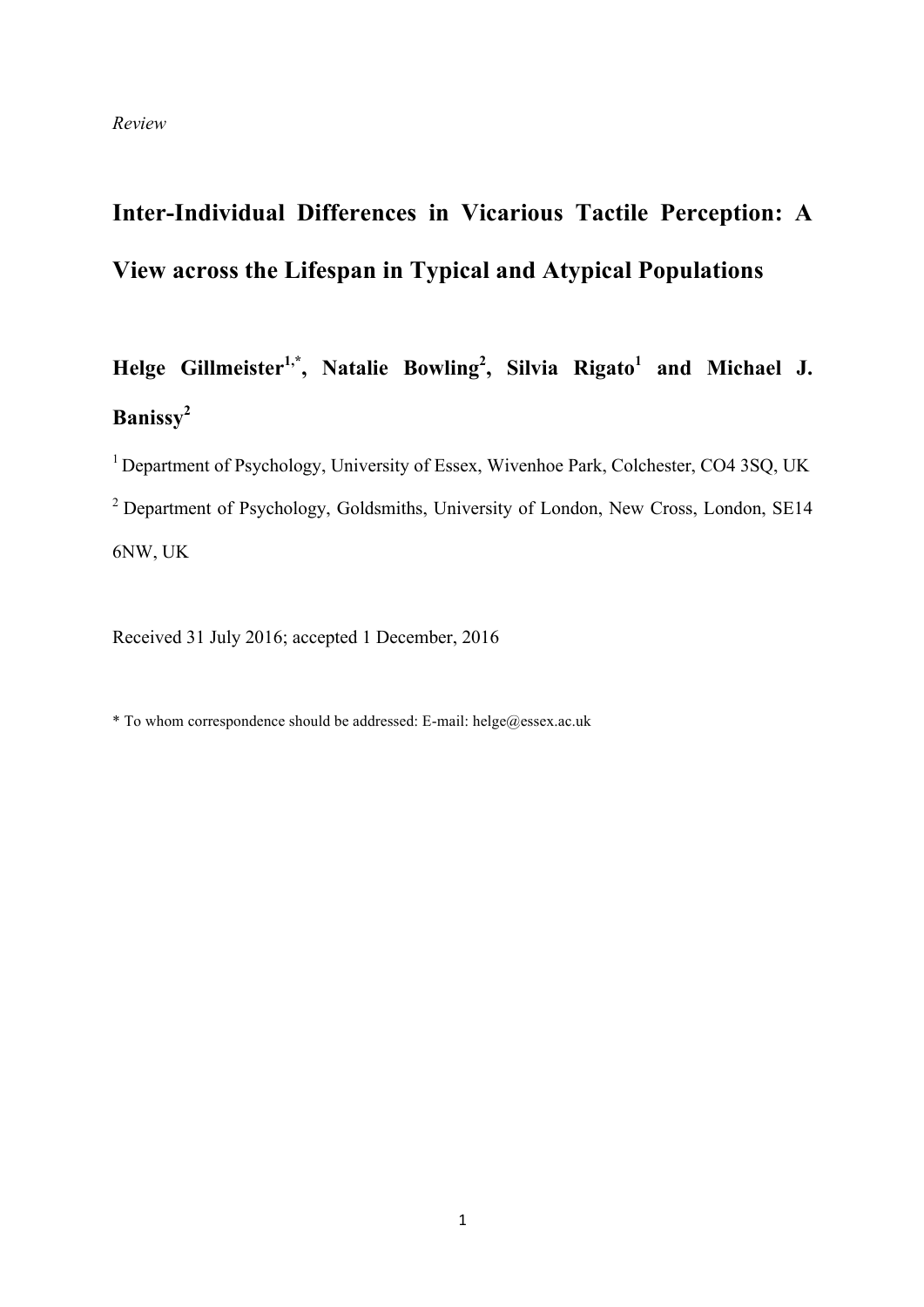#### **Abstract**

Touch is our most interpersonal sense, and so it stands to reason that we represent not only our own bodily experiences, but also those felt by others. This review will summarise brain and behavioural research on vicarious tactile perception (mirror touch). Specifically, we will focus on vicarious touch across the lifespan in typical and atypical groups, and will identify the knowledge gaps that are in urgent need of filling by examining what is known about how individuals differ within and between typical and atypical groups.

#### **Keywords**

Vicarious touch, mirror touch, synaesthesia, individual differences, somatosensory

#### **1. Introduction**

The tactile sensory modality represents information in personal space (i.e., on the body surface) and has garnered accelerated interest within multisensory and body-related research communities. To illustrate, the abstract book of the annual meeting of the International Multisensory Research Forum in 2005 (Rovereto, Italy) contained 159 instances of the words touch, tactile and somatosensory. Ten years later in 2015 (Pisa, Italy), there were 418 such instances.

Touch as a sensory modality (and its interaction with other senses, particularly vision) is so important in these research arenas because it provides a fundamental experience of our own body that is critical for the development and experience of one's sense of self (e.g., Blanke *et al*., 2015; Gallese and Sinigaglia, 2010; Legrand, 2006; Rochat and Striano, 2000). Intertwined with the experience of ourselves as agentive bodies, touch is also important in our everyday social interactions from birth through to old age. Social touch can affect the way we feel about and behave toward others (see Gallace and Spence, 2010). Non-human and human animal studies indicate that bodily contact forges positive affiliative bonds between two or more individuals (e.g., Boccia, 1986; Coelho *et al.*, 1983; Light *et al.*, 2005).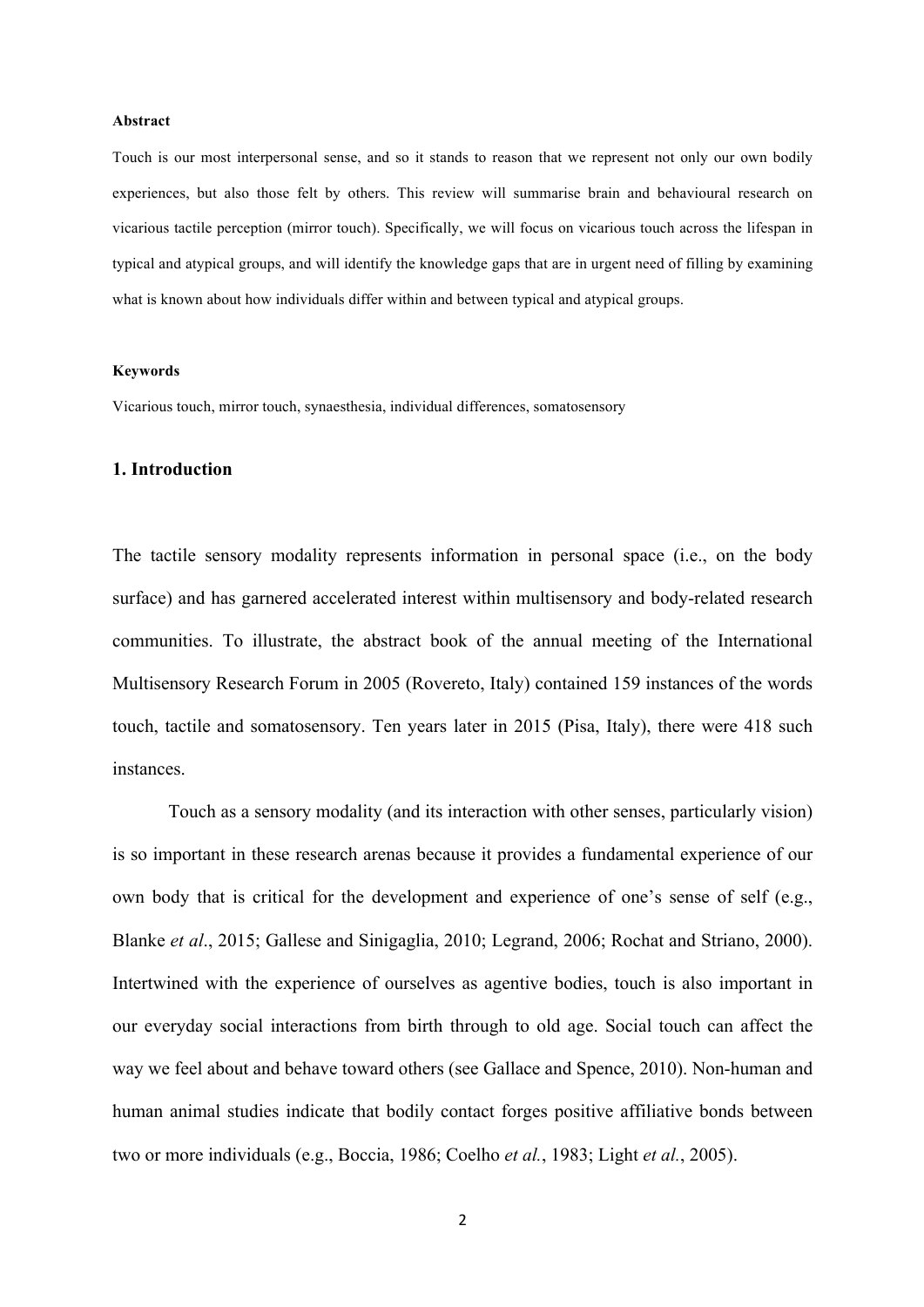Brain mechanisms involved in representing the first-hand experience of touch involve a number of subsystems depending on a) the type and location of tactile input and b) the function of tactile receptors. This input typically leads to neural activation within a set of brain regions: the somatosensory cortices. In recent decades a number of findings have suggested that the somatosensory cortices are not only involved in the first-hand experience of touch, but also the perception of touch to others (hereafter referred to as vicarious tactile perception or mirror touch; see Keysers *et al.*, 2010 for review). Vicarious tactile perception has been linked to brain activation in a network of brain regions involved in the first-hand experience of touch (e.g., primary and secondary somatosensory cortices), sensorimotor processing (e.g., premotor and parietal cortices), and self–other distinction (e.g., superior temporal sulcus). In this regard, vicarious tactile perception in the brain is often referred to as being a consequence of a mirroring system for touch (or mirror-touch system) — a neural network that responds to touch applied both to the self and to others. Brain activation in the mirror-touch system has been reported to have a somatotopic arrangement (i.e., seeing touch to another person's face activates representations of one's own face) (e.g,. Keysers *et al.*, 2004; Blakemore *et al.*, 2005). Patterns of brain activation in the mirror-touch system have also been shown to vary within and between groups (for reviews of how vicarious perception has been shown to differ according to the presence of a variety of clinical and subclinical conditions see Lockwood, 2016; Ward and Banissy, 2015).

In this review, we will provide an overview of the evidence for, and the underlying mechanisms proposed to explain, vicarious touch in neurotypical adults and what is known about their inter-individual differences. This will be followed by a similar section dedicated to mirror-touch synaesthesia, one subclinical condition that has been associated with altered vicarious tactile perception in which the visual observation of touch leads to the conscious feeling of touch on the body. The third section will give an account of vicarious tactile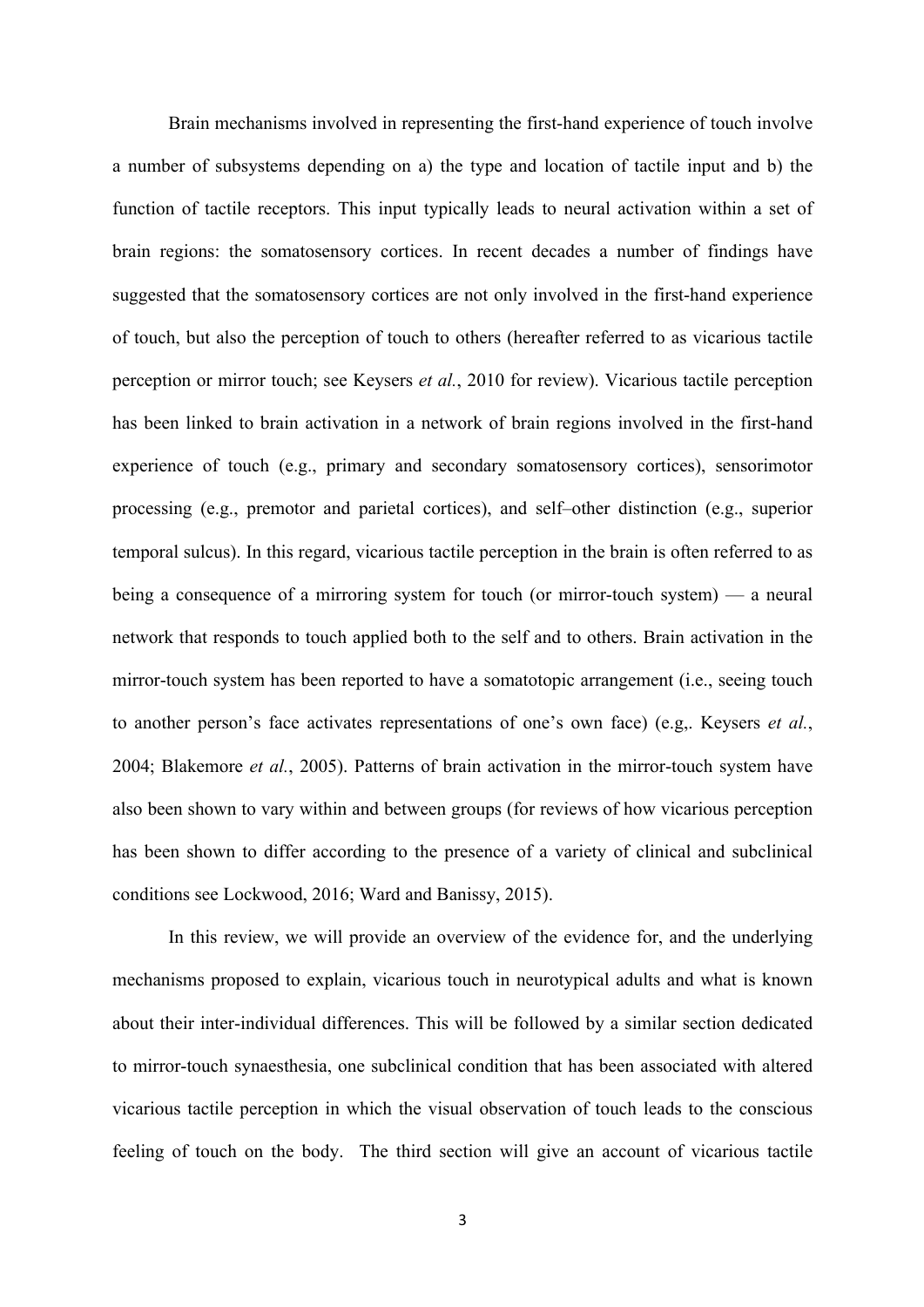perceptions from a developmental perspective, examining the evidence for vicarious touch in infants and older adults.

The aim of this review is to identify gaps in our knowledge and understanding of the mechanisms of vicarious touch, how they develop and how they differ in certain subgroups (e.g., synaesthetes) and between individuals within a population. We believe that the study of inter-individual differences is instrumental in delineating the mechanisms of vicarious touch. This is because the aspects of personality, sensorimotor aptitude, or social mindedness, along which individuals may differ from one another, may form the basis of what makes atypical groups (e.g., mirror-touch synaesthetes, depersonalised individuals) vary from the typical population. These inter-individual differences may have early developmental origins. Therefore, understanding individual differences in vicarious touch across the entire lifespan will help to explain the similarities as well as the differences between typical and atypical populations.

## **2. Vicarious Touch in Neurotypical Adults**

There is copious evidence for the representation of other's touch in brain and behaviour. In the following, we give a brief overview of vicarious touch research over the past decade and examine the evidence for inter-individual differences in mirror touch in neurotypical adults.

The majority of what is known about vicarious touch comes from fMRI studies. In 2004, Keysers *et al.* first reported that the observation of another person's legs (or of blocks of wood) being stroked with a brush caused activations in the secondary somatosensory cortex (SII) of the observer, similar to activations in response to being brushed on their own legs. At a similar time, Blakemore *et al.* (2005) presented the first published case study of mirror-touch synaesthesia (see Section 3 below). Their group of non-synaesthetic control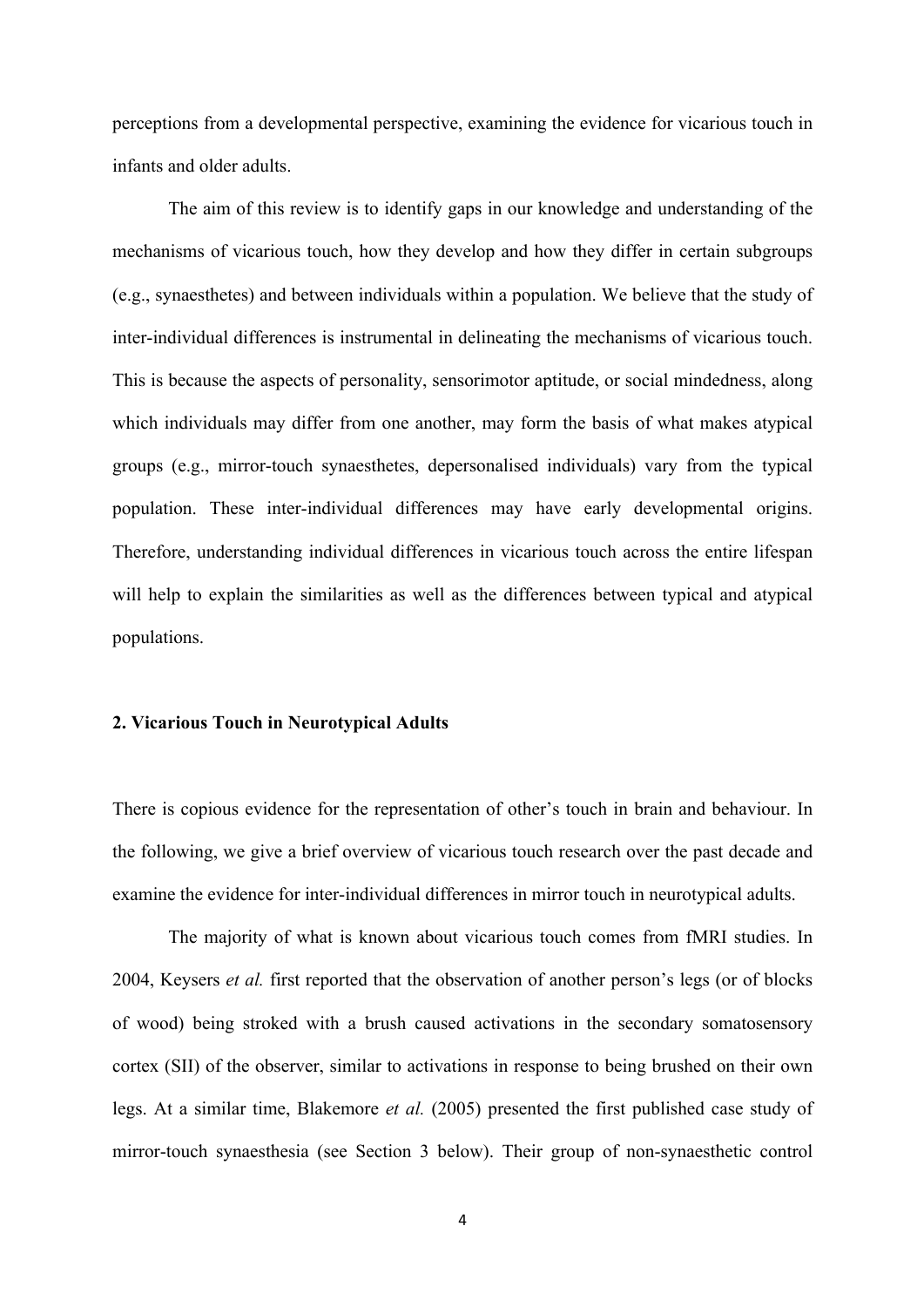participants showed somatotopically organised activity in response to observed touch in the primary somatosensory cortex (SI), in addition to activity in the premotor and parietal cortices (fronto-parietal action mirroring network) and superior temporal sulcus (self–other distinction network). Since then, several fMRI studies have been published showing vicarious activations of the somatosensory cortices, both SI and SII, as well as associated activity in frontoparietal mirroring networks, self–other distinction networks, and insula (Cardini *et al.*, 2011; Ebisch *et al.*, 2008, 2011; Holle *et al.*, 2013; Kuehn *et al.*, 2013, 2014; Meyer *et al.*, 2011; Nummenmaa *et al.*, 2014; Schaefer *et al.*, 2006, 2009, 2012, 2013; see Bufalari and Ionta, 2013; Keysers *et al*., 2010 for reviews; see also Lamm *et al.*, 2015, for evidence of vicarious touch perception networks specific for pleasant touch and for unpleasant touch). Distinct neural indices of vicarious tactile perception have also been provided in EEG/ERP and MEG studies (e.g., Adler *et al*., 2016; Bufalari *et al*., 2007; Coll *et al*., 2015; Deschrijver *et al*., 2015; Lankinen *et al*., 2016; Martinez-Jauand *et al*., 2012; Pihko *et al*., 2010; Streltsova and McCleery, 2014).

Interestingly, one of the most recently published fMRI studies (Chan and Baker, 2015) found consistent activations of posterior parietal cortices (PPC) but not of SI or SII during touch observation. This led the authors to question the role of somatosensory cortices in favour of PPC. PPC contains visual-tactile multisensory neural populations coding for body–object interactions (see Chan and Baker, 2015) and shared body maps (e.g., Bolognini and Maravita, 2007; Ishida *et al*., 2010), and is the main source of visual inputs to the frontoparietal mirroring system (e.g., Keysers *et al*., 2010; Rizzolatti and Craighero, 2004).

More causal implications of both SI and PPC in vicarious touch have come from transcranial magnetic and direct-current stimulation (TMS/tDCS) studies (Bolognini *et al*., 2011a, b, 2013, 2014; Wood *et al*., 2010). For example, Bolognini *et al.* (2011) showed that rTMS over contralateral, but not ipsilateral, SI selectively impaired visual perceptions of a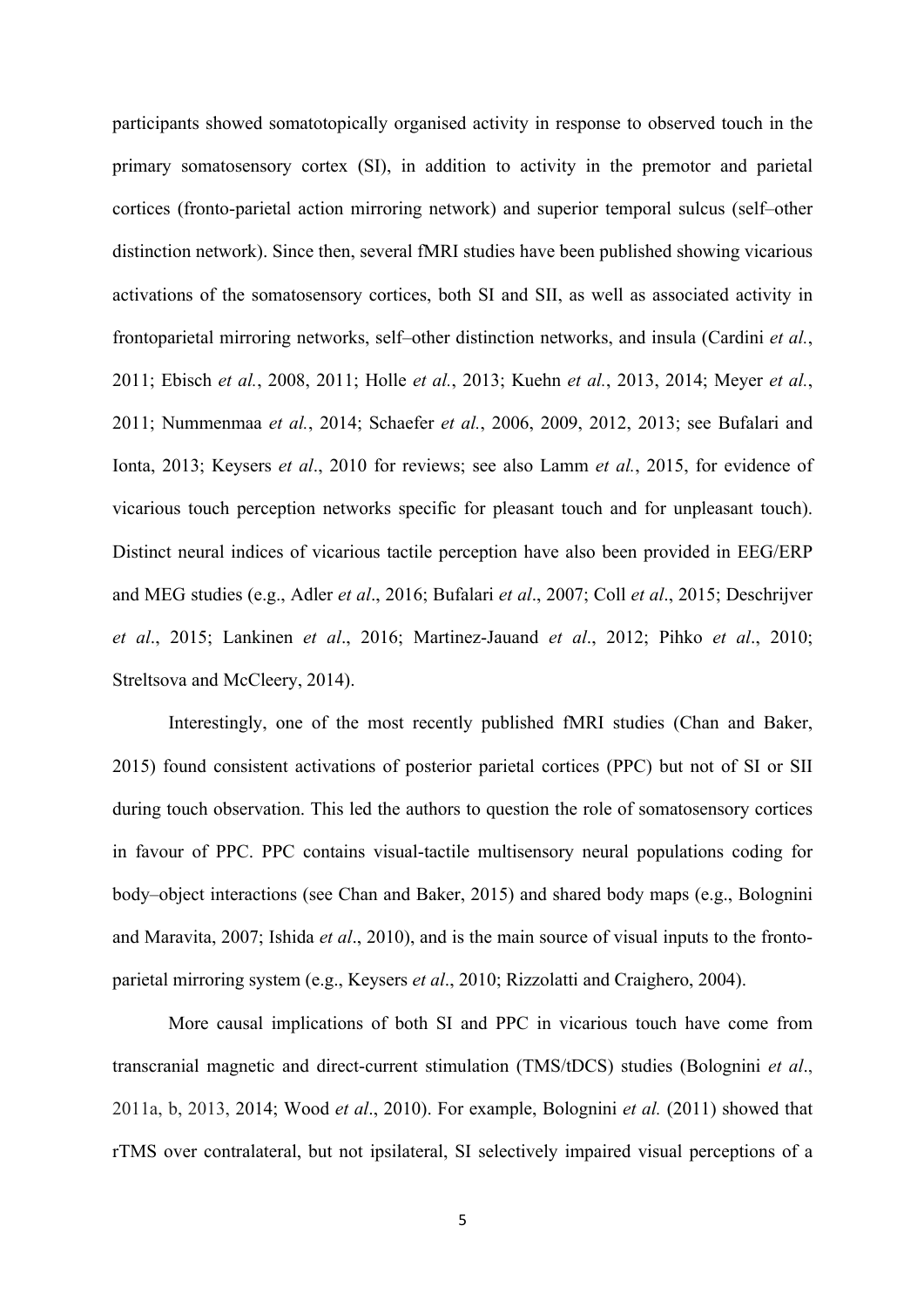hand touching another hand, while rTMS over SII interfered with visual perception only in a non-touch-specific manner. After stimulating SI with paired-pulse TMS, Bolognini *et al*.'s (2014) participants misreported feeling touches on the hand contralateral to stimulation while viewing a similar hand being touched. This was found both when SI was primed intracortically and when it was primed via posterior parietal cortical stimulation. These TMS studies thus suggest that SI is causally involved in vicarious touch via links with posterior parietal cortex, which are activated by body-related visual inputs (Keysers *et al*., 2010).

It is thought that there are functional dissociations within SI, where earlier processing stages (in BA3) are confined to signals that originate on our own body (remain 'private', Keysers *et al*., 2010; but see Lankinen *et al*., 2016 for claims that this may differ for haptic touch), while later processing stages (in BA2, SII, and probably BA1) may include representations of other people's somatic experiences (see also Schaefer *et al*., 2012). This mirroring aspect of SI is considered to be part of a broader neural network responsible for mirroring (e.g., Avikainen *et al*., 2002; Keysers and Gazzola, 2009; Molenberghs *et al*., 2012; Molnar-Szakasc and Uddin, 2013; Pineda, 2005; Ruby and Decety, 2001) and emotion recognition (e.g., Adolphs *et al*., 2000; Wood *et al*., 2016).

Bufalari and Ionta (2013) suggested that the mirroring part of the SI has a twofold function in social interactions: it encodes the sensory qualities of one's own and others' bodily sensations via feedback from multisensory areas in the broader frontal-parietal network, and is further modulated by the attributed affective components of human tactile interactions on the basis of its links with insular cortex.

In line with this, the sensory qualities of observed touch do appear to affect the somatosensory response. In a behavioural study, the enhancement of felt tactile intensity during the visual observation of touch on another person's hand was found to be stronger for active than passive touch (Gillmeister, 2014). In another study, Meyer *et al.* (2011) showed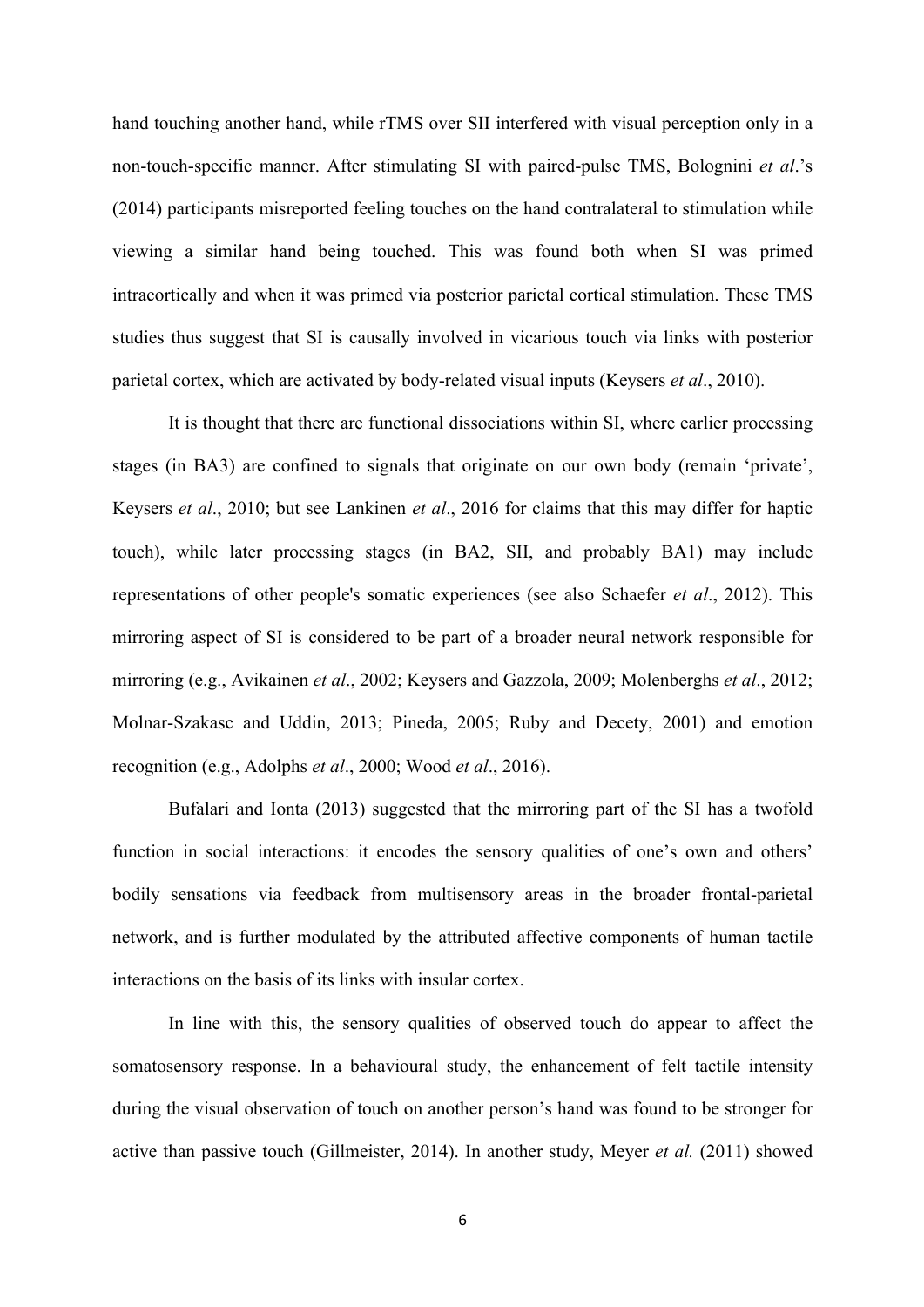that visual observation of touch can cause differential activity in SI depending on the object that was observed to be touched. SI activity has also been found to correlate with the rated intensity (Bufalari *et al*., 2007) and with the rated unpleasantness (Martinez-Jauand *et al*., 2012) of observed tactile sensations. In these studies, SI activity was measured electrophysiologically and indexed by early somatosensory evoked potentials (SEPs) induced by median nerve stimulation at around 50 ms post-stimulus onset. The SEP component around this time (variably called P50, P45 or P40) is thought to be generated in SI (e.g., Allison *et al*. 1989, 1992; Schubert *et al*., 2008), and has also been implicated in touch mirroring in other ERP studies using mechanical rather than electrical tactile stimulation (Adler *et al*., 2016; Deschrijver *et al*., 2015).

Interestingly, Martinez-Jauand *et al*.'s (2012) study reported that P50 amplitudes during touch observation were positively correlated with self-reported perspective-taking abilities, a cognitive empathy trait. Similarly, individual differences in perspective-taking have been found to correlate with hemodynamic S1 responses to observed touch (Schaefer *et al*., 2012) and action-related sounds (Gazzola *et al*., 2006): individuals with greater perspective-taking abilities had greater SI activations. Bolognini *et al.* (2014) reported that the effects of SI transcranial magnetic stimulation on behaviour correlated with reports of feeling touch from viewing it, as well as with both perspective-taking and empathic concern. Specifically, individuals who misreported feeling touches on the hand contralateral to stimulation while viewing a similar hand being touched also felt better able to put themselves into others' shoes, and reported to have more sympathy and concern for others. Greater perspective-taking was further associated with greater impairments in encoding the affective valence of others' bodily states resulting from disruption of S1 activity (Bolognini *et al*., 2013b).

7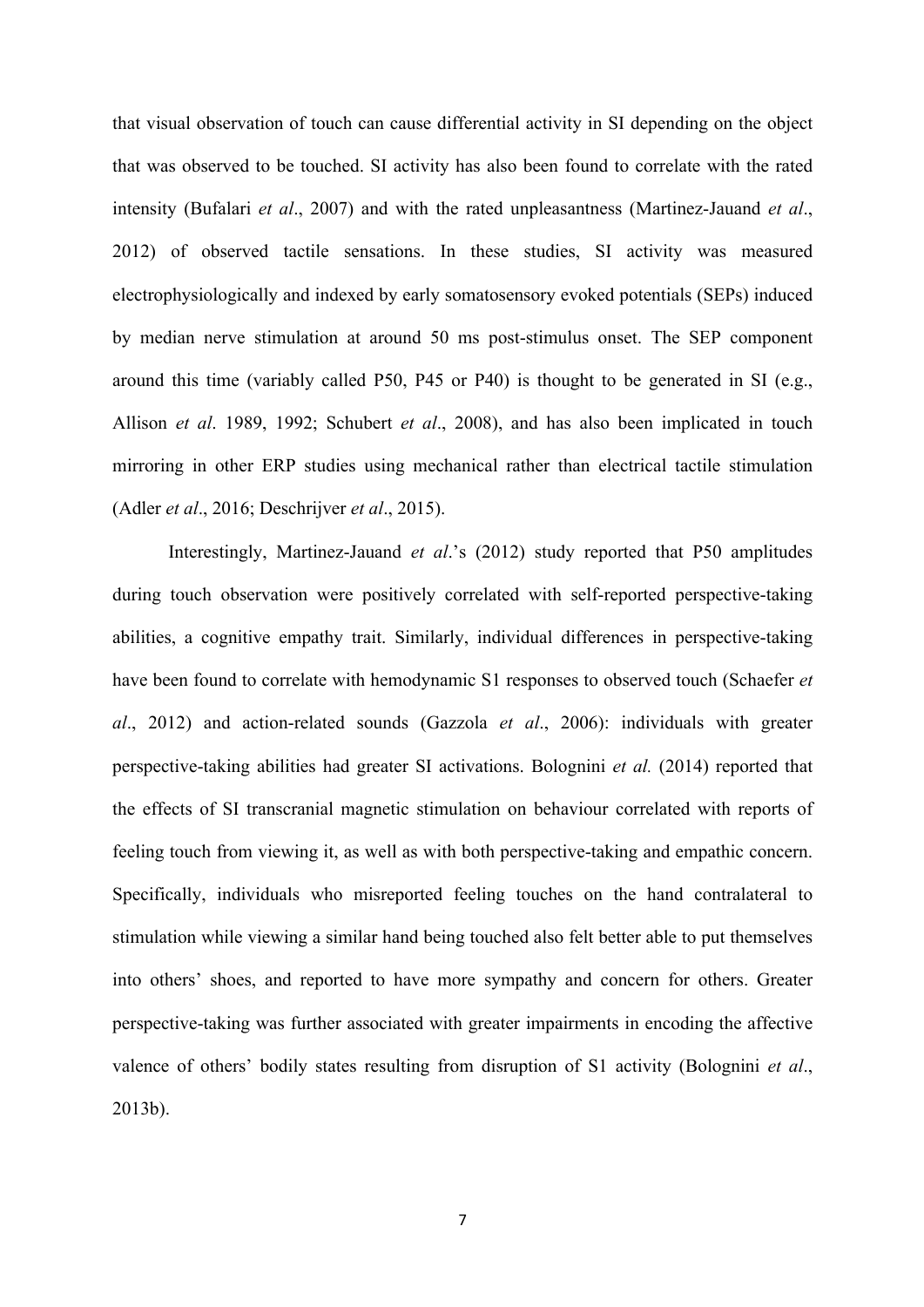Perspective-taking is one of the cognitive empathy subscales of the Interpersonal Reactivity Index (IRI, Davis, 1983). This subscale measures the extent to which respondents take other people's mental perspective through seven statements such as "I sometimes try to understand my friends better by imagining how things look from their perspective" and "If I'm sure I'm right about something, I don't waste much time listening to other people's arguments", which are scored on a Likert scale according to how well it describes the respondent. Empathic concern is an emotional or affective empathy IRI subscale probed through statement such as "I often have tender, concerned feelings for people less fortunate than me" and "Sometimes I don't feel sorry for other people when they are having problems". It is more typically linked to the individual variation in the degree of activation within brain networks involved in the observation of painful touch (e.g., Avenanti *et al*., 2005; Singer *et al*., 2004).

In addition to these inconsistencies, it is also noteworthy that no relationships have been reported between indices of vicarious touch and other cognitive IRI subscales (fantasy), other affective / emotional IRI subscales (personal distress), or between vicarious touch and other tools that measure trait empathy (e.g., Empathy Quotient, Baron-Cohen and Wheelwright, 2004; Emotional Contagion Scale, Doherty, 1997 — although fewer studies have tended to employ these specific measures). In this regard it is of interest that Lamm *et al*.'s (2011) meta-analysis of empathy for pain found that state empathy measures (e.g., trial by trial affective ratings) predict empathic cortical activations more sensitively than trait measures (e.g., questionnaires like IRI). This strongly indicates that the study of empathyrelated inter-individual differences in mirror touch would benefit from employing experimental designs that probe state empathy.

The affective meaning conveyed by interactive bodily touch has been shown to increase S1, S2, and insular activity (Bjornsdotter and Olausson, 2011; Kress *et al*., 2011).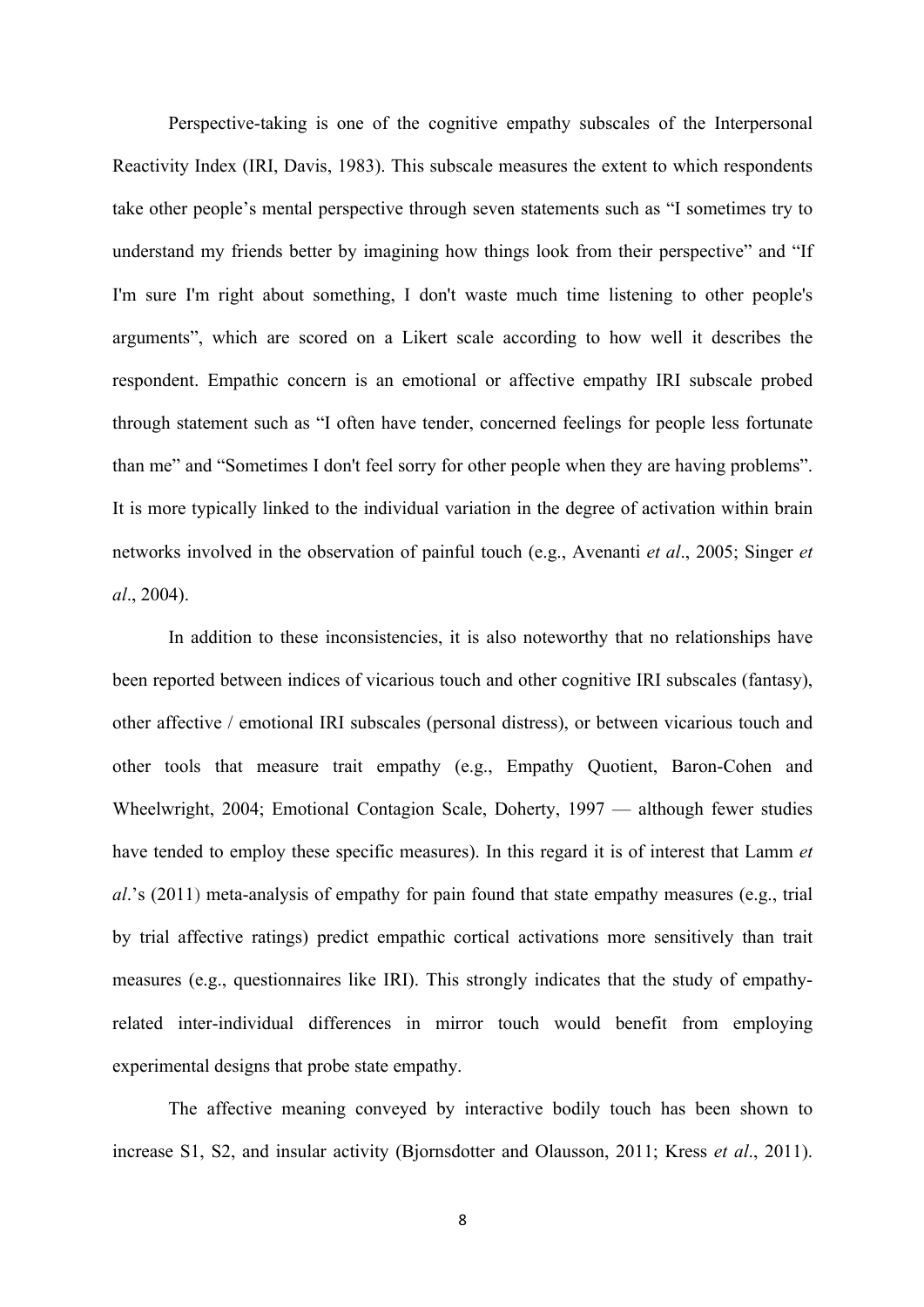Observing human-based intentional touch causes stronger S1 activations (Ebisch *et al*., 2008; Kress *et al*., 2011) and engages tactile mirroring processes to a larger extent (Deschrijver *et al*., 2015; Holle *et al*., 2011; Streltsova and McCleery, 2014), compared to object-based nonintentional touch. These S1 activations are said to play a key role in understanding the affective consequences (Bolognini *et al*., 2013b) of tactile interactions between people (Rossetti *et al*., 2012). While the observation of facial touch on another person generally facilitates tactile detection on the face (Serino *et al*., 2008, 2009; Vandenbroucke *et al*., 2015), this facilitation is measurably increased when observing persons we feel a greater affiliation with (Serino *et al*., 2009; see also Fini *et al*., 2013). Interestingly, the strongest enhancement of tactile detection is in fact seen when observing one's own face (Cardini *et al*., 2011s, 2013; Serino *et al*., 2008). In a recent study, somatosensory cortical activity was also found to be positively related to one's own self-reported levels of engagement with the haptic contents of a movie showing dynamic bodily interactions with surfaces (water, sand, rocks; Lankinen *et al*., 2016). This suggests that these affective modulations of SI may be more than reflecting interpersonal somatic experiences; they may be driven by how well we can, and perhaps are willing to, resonate with the viewed touch. Resonance is likely to increase the more self-related a viewed bodily experience is.

It is thought that affective SI modulations are based on its links with insular cortex (e.g., Bufalari and Ionta, 2013), which is involved in various aspects of self-awareness (see e.g., Blanke *et al*., 2015) and also has mirroring properties (e.g., Keysers *et al*., 2010). In addition to somatosensory activation, pleasant touch on the arm elicits similar responses in the posterior insula during the personal experience and the observation of somebody else's arm being stroked (Bjornsdotter and Olausson, 2011; Ebisch *et al*., 2011; see also Schaefer *et al*., 2012, for evidence of mid-insular activity). The anterior insula specifically has been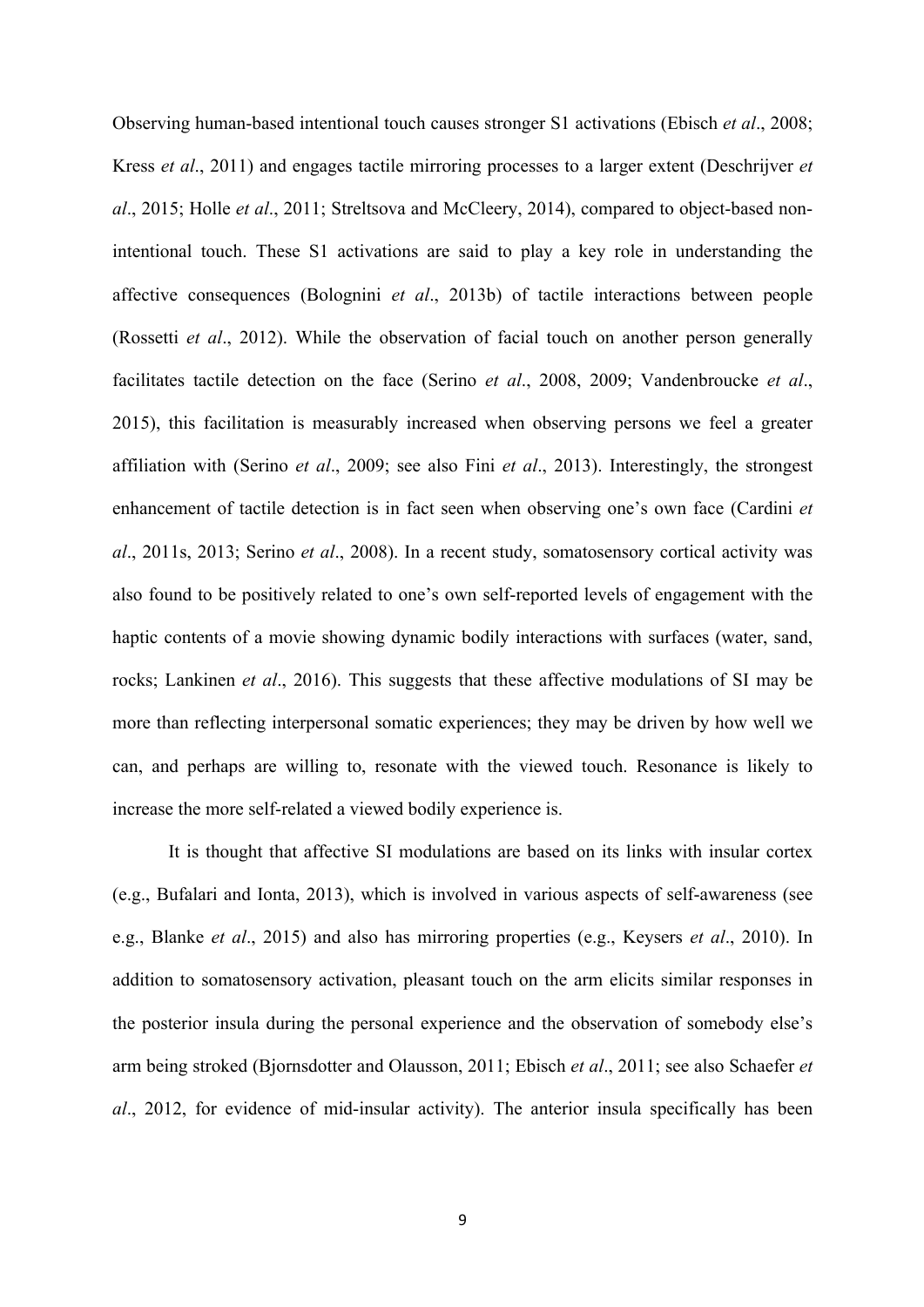implicated in mirror-touch synaesthesia (Blakemore *et al*., 2005) and in empathy for pain (Lamm *et al*., 2011).

Interestingly, both SI and posterior insula activity are sensitive to whether the touched body part is seen from a first- or third-person perspective (Ebisch *et al*., 2011; Schaefer *et al*., 2009). Behaviourally, visual-spatial perspective has typically been shown to affect tactile detection only when painful touch is observed (Bach *et al*., 2014; Vandenbroucke *et al*., 2015). However, Banissy and Ward (2007) have reported a greater impact of viewed touch from a first-person relative to third-person perspective on visual-tactile congruency effects (see Section 3 below) in mirror-touch synaesthetes and typical adult controls. These findings suggest that both SI and insula may encode the source of tactile sensation (self vs. other; or more broadly self vs. non-self, see also Section 3) and thus play a role in mediating body ownership. In line with this, posterior insula lesions are associated with heautoscopy (Heydrich and Blanke, 2013). In heautoscopy a second own body is perceived and strongly identified with, such that some patients can feel present in two locations at the same time.

SI is also thought to be a critical component in the sense of body ownership (Aspell, Palluel, and Blanke, 2012; Otsuru *et al*., 2014). These studies measured systematic changes in SI activations during the experience of body ownership of a fake hand or back using variations of the rubber hand illusion (RHI). The RHI is an illusion of body ownership in which seeing touch to an inanimate hand that occurs in synchrony with first-hand touch to the participants' own hand can lead to a greater sense of body ownership towards the inanimate hand (Botvinick and Cohen, 1998).

In line with this, a recent study from our lab has implicated SI in vicarious tactile representations during self-face observation in healthy adults (Adler *et al*., 2016; see also Cardini *et al*., 2011 for related findings). Importantly, we found that the P45 index of vicarious touch was not observable in individuals who feel less connected with their bodily

10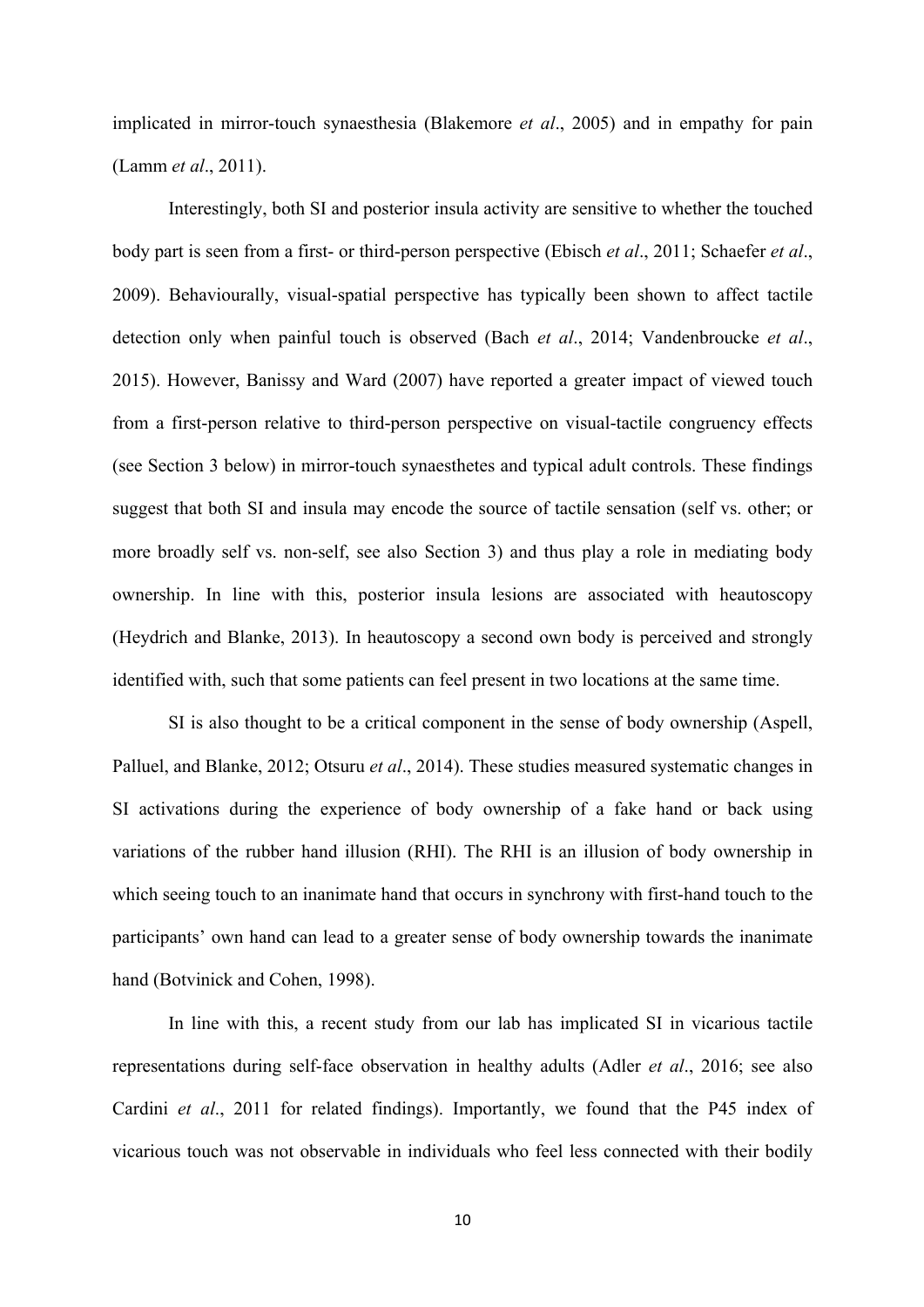self (high levels of depersonalisation). Depersonalisation is a psychological condition characterised by estrangement, detachment or disconnection from one's own being (e.g., Simeon, 2004), and in its mild form it has a high life-time prevalence (up to 80%, e.g., Hunter, Sierra, and David, 2004). Interestingly, individuals with higher levels of depersonalisation are also reported to have higher levels of body ownership illusions (Kanayama *et al*., 2009; see also Sierra *et al*., 2002), in which SI has been implicated (e.g., Aspell *et al*., 2012; Otsuru *et al*., 2014). This further supports the suggestion that the (altered) sense of bodily self is associated with (atypical) SI activity.

The involvement of the insular pathway to SI may be of particular interest in these phenomena. This is because insula activation is classically associated with interoceptive awareness (anterior insula: Ernst *et al*., 2012; posterior insula: Kuehn *et al*.2016). Interoceptive awareness is the ability to perceive and regulate one's attention to bodily signals (e.g., Mehling *et al*., 2012). Aspects of interoceptive awareness are in turn negatively correlated with feelings of dissociation from one's bodily self (Mehling *et al*., 2012), which has been shown to reduce vicarious touch responses at SI stages of processing (Adler *et al*., 2016).

A stronger sense of bodily self also entails a stronger sense of the difference between self and non-self sources of stimulation. This may be because incoming tactile information can be better mapped to existing models of self-related bodily experiences (e.g., Tsakiris *et al*., 2011), processes in which the insula is critically involved (Critchley *et al*., 2004). Accordingly, the RHI, which relies on a blurring of self–other boundaries through synchronous visual-tactile stimulation, is stronger in individuals with a more malleable sense of self: within neurotypicals (Tsakiris *et al*., 2011), within anorexic individuals and between anorexic and healthy control groups (Eshkevari *et al*., 2012; see also Mussap and Salton, 2006), between neurotypical groups with low and high levels of depersonalisation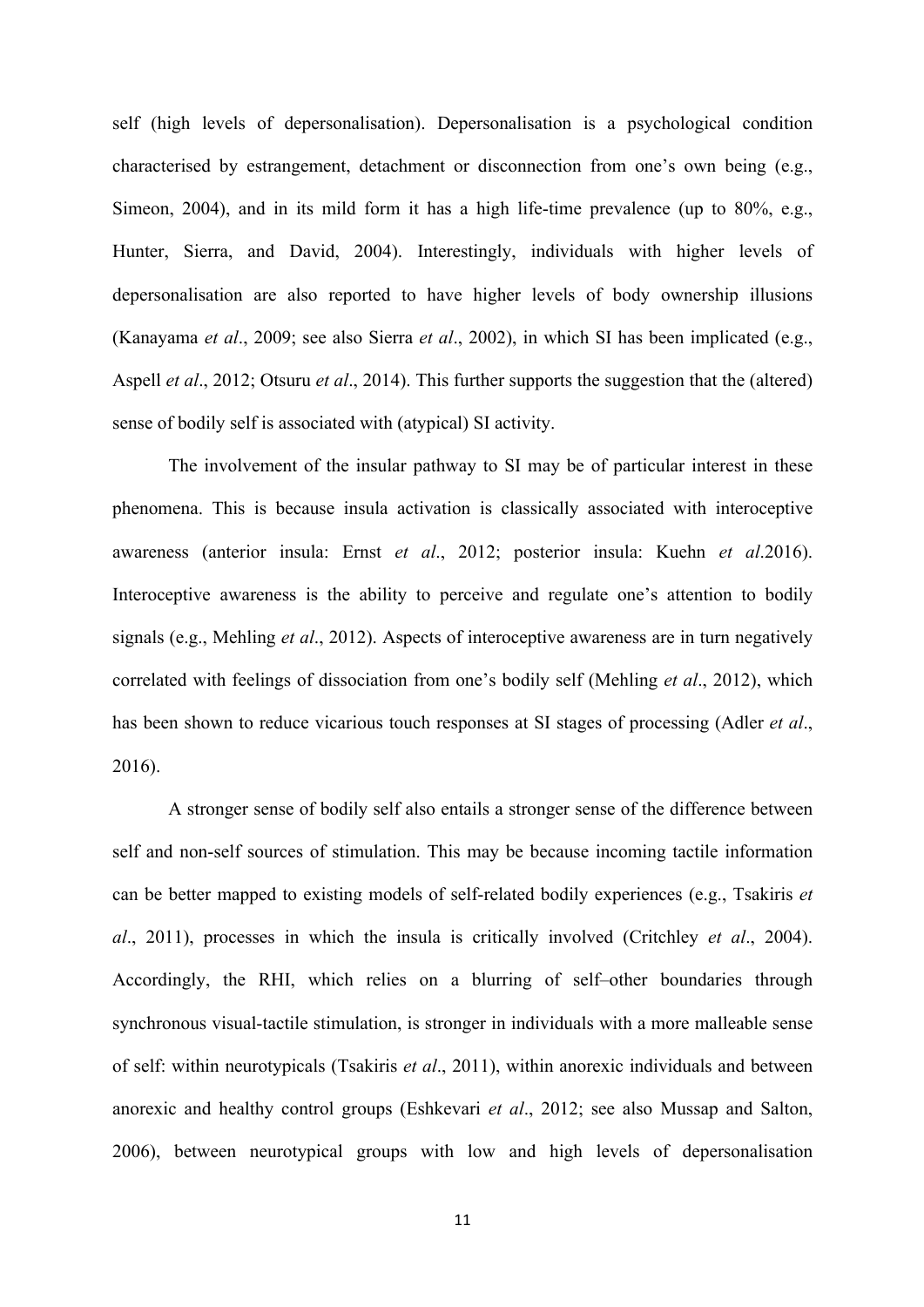(Kanayama *et al*., 2009), and between schizophrenic and healthy control groups (e.g., Thakkar *et al*., 2011). More directly related to vicarious sensations, Adler *et al.* (2016) showed reduced differences between later-stage SEP indices of vicarious touch (P200) during self-face and other-face observation in individuals with high levels of depersonalisation. Also, Bird *et al*. (2010) found weaker vicarious pain responses in the anterior insula of autistic and control individuals with higher levels of alexithymia, which is also related to interoceptive deficits and low trait empathy.

Altogether, this suggests that the study of interoceptive awareness and its multiple dimensions, and the associated processes of distinguishing self and non-self sources of stimulation, may provide a rich ground for understanding inter-individual differences in vicarious touch perception.

## **3. Conscious Vicarious Tactile Experiences in Mirror-Touch Synaesthesia**

While the majority of people do not experience a conscious sensation of touch on their own body from pure observation, for those with mirror-touch synaesthesia (MTS), a first-hand tactile sensation is experienced (Ward and Banissy, 2015). The prevalence of MTS is estimated at 1.6%; however, self-reported prevalence is much higher, at around 10.8% (Banissy *et al*., 2009a). The 1.6% estimate comes from participants that objectively differ to control participants on behavioural tests designed to verify the presence of MTS, and therefore this conservative estimate and approach is considered best practice for studies on MTS. A prevalence of 1.6% also relates to the proportion of individuals that experience conscious response to observed touch to humans, but it is of note that some individuals also report vicarious touch in response to inanimate stimuli (such as objects or dummy body parts) (Banissy and Ward, 2007; Banissy *et al*., 2009a; Holle *et al*., 2011).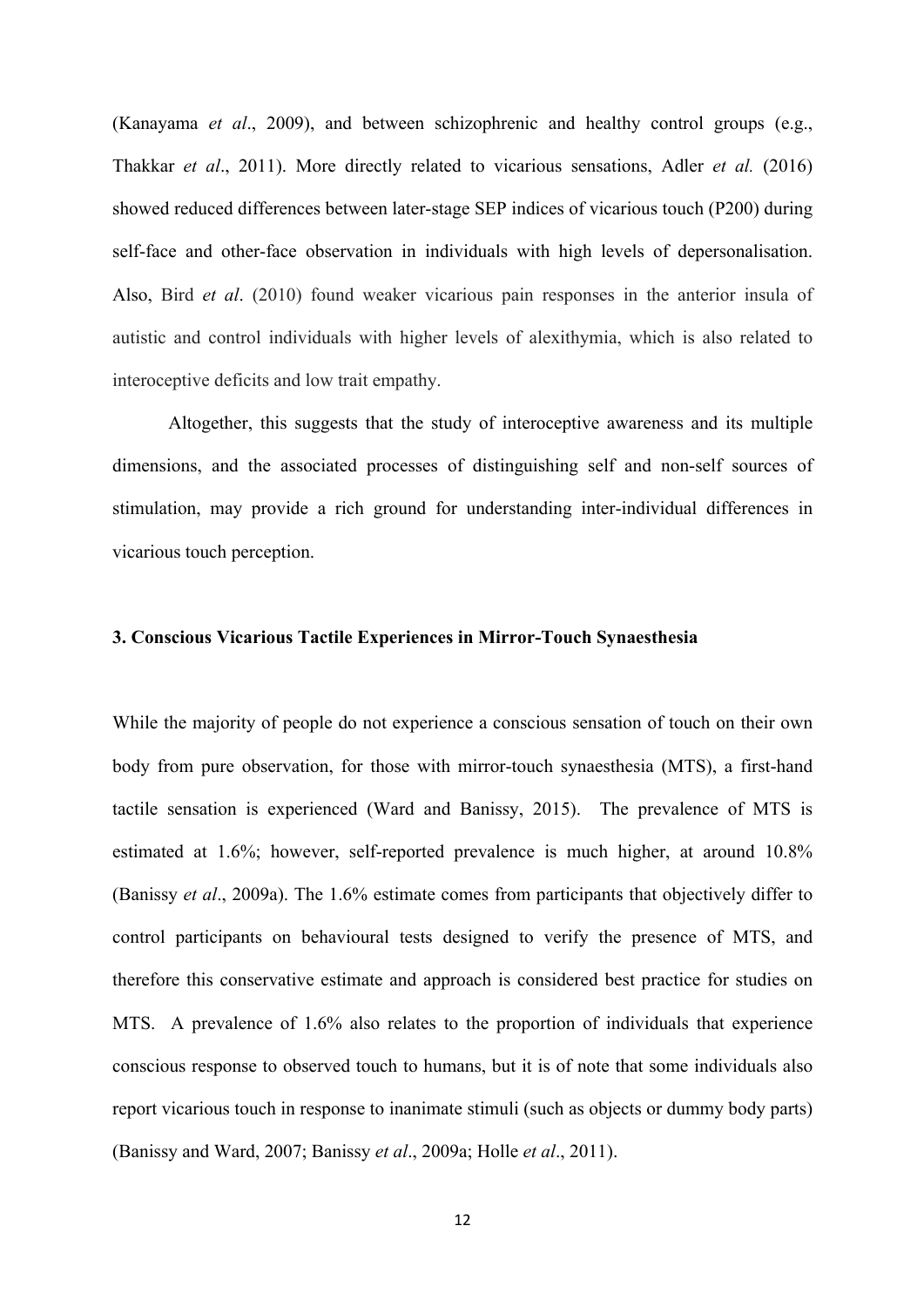In terms of authenticity, MTS has most commonly been authenticated behaviourally using a visual-tactile congruity task developed by Banissy and Ward (2007), in which participants report the location of a tactile stimulus, while observing another person (or object) being touched. Observed touch can either be spatially congruent or incongruent with the self-reported location of synaesthetic induced touch (i.e., the location where an individual reporting MTS claims to experience a sensation when observing touch). Compared with controls, MTS participants typically make more errors and show a greater congruency effect in their responses. This indicates that the observed touch generates a tactile sensation on the synaesthete's body that feels similar to first-hand tactile experience, leading to greater interference. This pattern of behaviour (i.e., greater interference on the visual-tactile congruity task) is also seen in a manner that is consistent with intra-individual differences within the MTS group.For instance, Banissy and Ward (2007) identify two contrasting spatial reference frames for vicarious tactile sensations in MTS: a) anatomical (e.g., when observing another person being touched on the left cheek, the synaesthete reports a sensation of touch on their own left cheek) and b) mirrored (e.g., when observing another person being touched on the left cheek, touch is reported on the right cheek, mapping to the same side of the body as if looking in a mirror). That is to say that an individual with a mirrored MTS shows congruency effects under a mirrored frame of reference, whereas an individual with an anatomical MTS shows congruency effects under an anatomical frame of reference (see also White & Davies, 2012).

Complementing behavioural differences, functional MRI studies have shown that, compared with controls, MTS participants display greater activation of both primary (SI) and secondary (SII) somatosensory cortex during the observation of touch (Blakemore *et al*., 2005; Holle *et al*., 2013) and that this can match a pattern that would be expected given their self-reported frame of reference (e.g., mirrored frame of reference; Holle *et al*., 2013). In this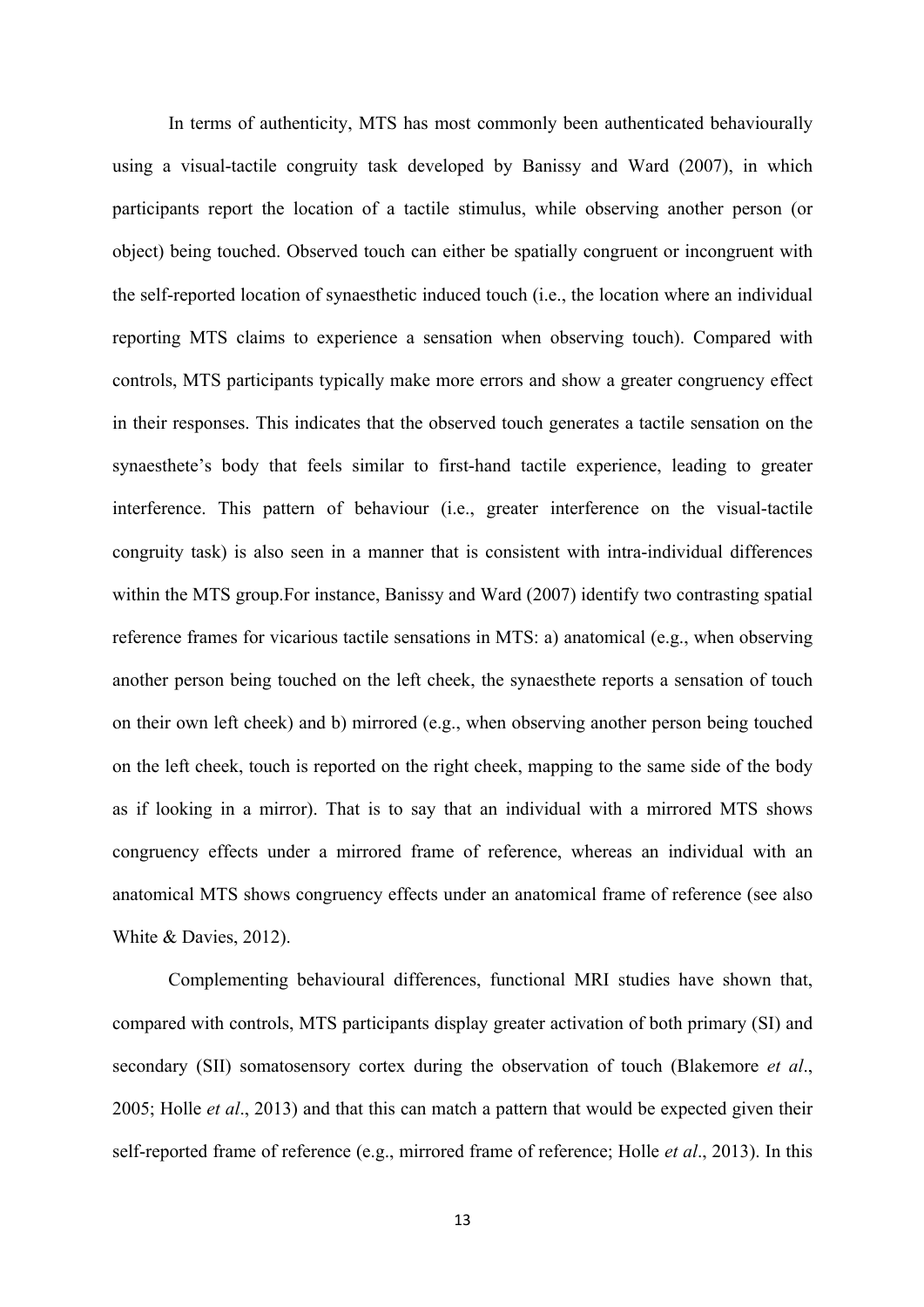regard, individuals with MTS show greater activation in the same regions involved in mirroring touch in typical adults. In addition, MTS participants show increased grey matter density in SII than controls (Holle *et al*., 2013). These observations have contributed to the development of Threshold Theory, which assumes that hyperactivity of tactile mirror systems underlies conscious vicarious experience in MTS (Blakemore *et al*., 2005; see Ward and Banissy, 2015 for review). In support of Threshold Theory, congruency effects akin to those found in MTS on the visual-tactile congruity task described above have been induced in controls by increasing excitability in somatosensory cortex with transcranial direct-current stimulation (tDCS; Bolognini *et al*., 2013a).

While evidence from fMRI and tDCS studies points to a hyperactive mirror system for touch in MTS (Blakemore *et al*., 2005; Bolognini *et al*., 2013a; Holle *et al*., 2013), the cause of this increased activity remains unclear. Furthermore, a somatosensory hyperactivity account cannot explain additional structural brain differences observed in MTS, such as reduced grey matter density in medial prefrontal cortex (mPFC) and the right temporoparietal junction (rTPJ; Holle *et al*., 2013). The more recent Self–Other Theory (Banissy and Ward, 2013; Ward and Banissy, 2015) has been proposed to account for some of these factors. Broadly, Self–Other Theory suggests that vicarious experiences in MTS are related to atypical abilities in distinguishing the self from others (or more broadly in distinguishing 'me from not me' in the case of objects). One mechanism by which this is thought to occur is through an extension of bodily self-awareness, with MTS being linked to a more expansive plasticity of the bodily self (Banissy *et al*., 2009a; Banissy and Ward, 2013; see also Tamir & Mitchell, 2010). In line with this, individuals with MTS experience the rubber hand illusion (RHI; see Section 2) and enfacement illusion (Tsakiris, 2008) without any tactile stimulation (Aimola Davies and White, 2013; Maister *et al*., 2013). Importantly, for non-synaesthetes, the RHI requires visual and tactile congruency (i.e., tactile stimulation of the participants'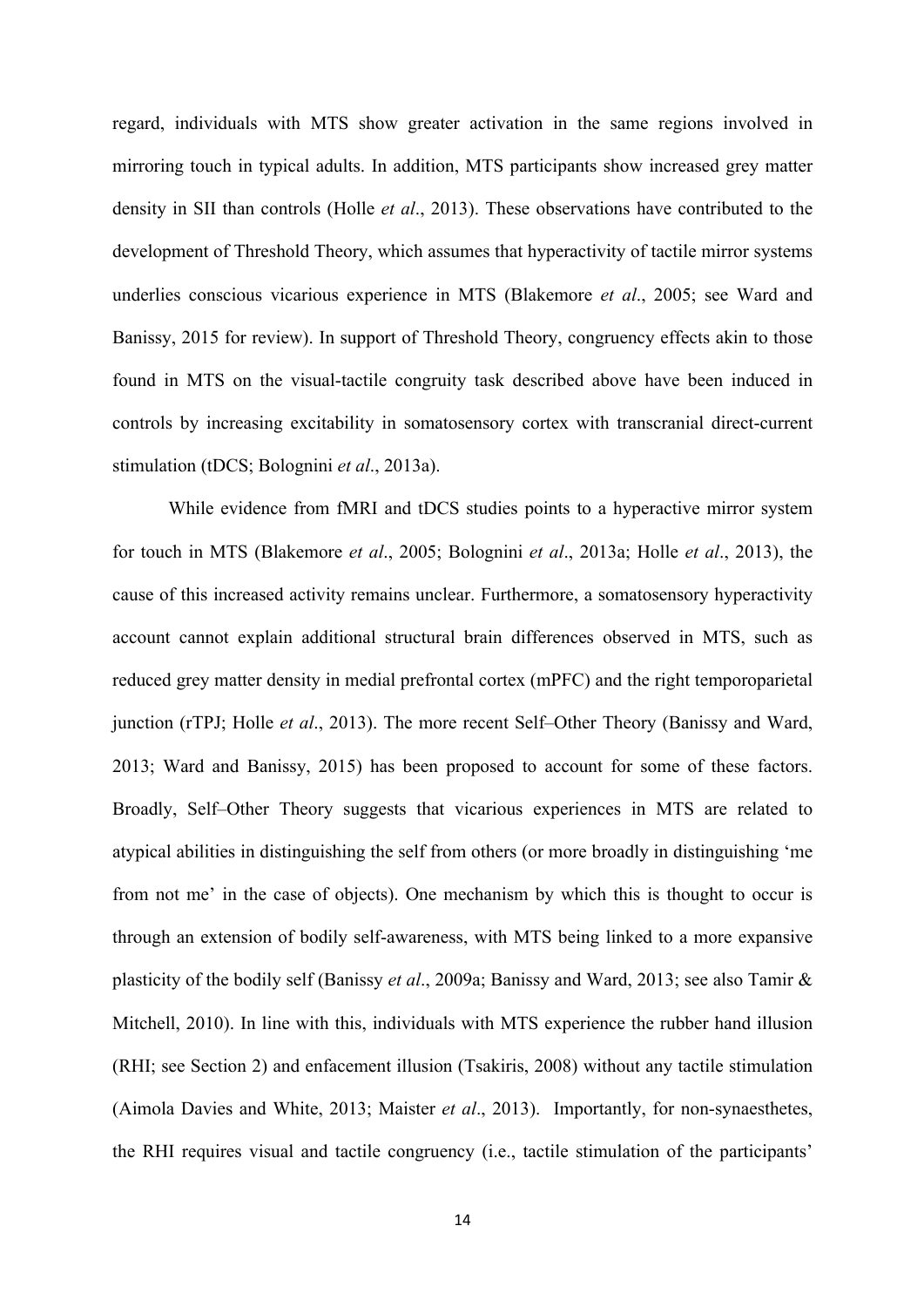own hand, while viewing synchronous touch on the dummy), but for MTS participants simply seeing touch to the dummy hand can lead to an atypical sense of ownership (Aimola Davies and White, 2013).

In addition to body-ownership, Cioffi *et al*. (2016) have demonstrated that MTS is associated with a greater sense of vicarious agency. In that study, participants were tested on a vicarious agency task in which they saw hand actions performed in a mirror placed in front of them while listening to action instructions that matched or mismatched with the actions performed. While the actions in the mirror appeared to the participant in a congruent location with where they would expect to see actions performed by their own body, the seen actions were actually performed by an experimenter (i.e., another person) while the participants were at rest (thereby inducing blurred boundaries between the self and other). Participants with MTS showed higher judgments of agency (relative to typical adult controls) over the experimenter's movements in the match condition. MTS participants also showed a stronger sense of ownership towards the experimenter's hand compared to controls, but importantly this was in both the match and mismatch conditions; suggesting that merely seeing another's body making an action in a location that corresponds to where one expects to see one's own body was sufficient for mirror-touch synaesthetes to treat other people's bodies as their own. Together with the findings on sense of ownership in MTS described above (also see Maister *et al*., 2013), this evidence indicates a greater susceptibility to self–other merging in MTS, which may contribute to altered patterns of vicarious response seen in this group.

Consistent with the notion that altered malleability of the self may contribute to mirror-touch synaesthesia, non-synaesthetes show greater levels of vicarious response to others that are perceived similar to themselves. For example, Adler *et al*. (2016) argued that vicarious touch as indexed by SEPs like P45 is stronger for touch that can be more easily (mis)attributed to the self. Indeed it may be suggested that SI activations in experimental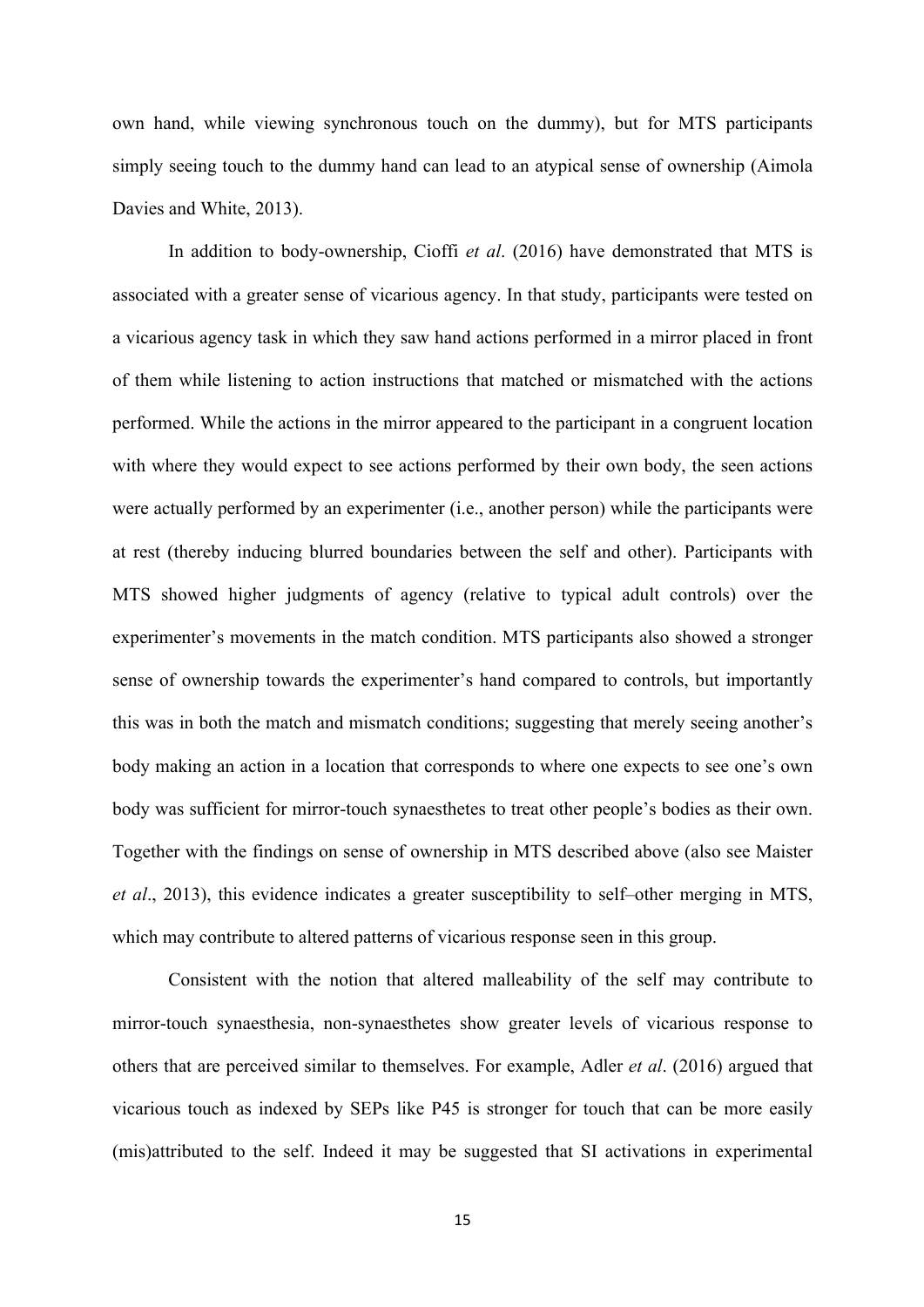studies of vicarious touch discussed in Section 2 reflect an amount of (mis)identification with a viewed body part (see Bach *et al*., 2014; Mahayana *et al*., 2014; Schaefer *et al*., 2006 for related arguments). This may be because these studies typically manipulate the viewed body part's location, orientation and/or felt experience of touch relative to the observer's own, hidden body part. Since the typically used body parts (e.g., hand, arm, leg or back) are less obviously one's own than the face, an identification with the viewed body part may occur at SI stages of sensory processing, not only when viewing one's own body, but also when the touched body part is a another person's (see Bufalari *et al*., 2007; Deschrijver *et al*., 2015; Martinez-Jauand *et al*., 2012; Schaefer *et al*., 2012).

Another important process that we tend to implement during vicarious perception is the ability to control the degree to which we privilege representations of the self or representations of other people. For example, in order to experience appropriate levels of vicarious response we must enhance the representations of others and inhibit the representation of one's own affective or sensory state; however in order to prevent excessive personal distress from another's negative state, it can be adaptive to inhibit the representation of the other's affective state and enhance the representations of the self. Interestingly, and consistent with Self–Other Theory, individuals with MTS have also been shown to have a difficulty with self–other control in situations that require inhibiting representations of others while boosting representations of the self. In the study by Santiesteban *et al.* (2015a), MTS participants showed impaired performance on an imitation-inhibition task requiring representations of the self to be enhanced, but representations of others to be inhibited; but comparable performance with controls on visual perspective-taking and theory of mind tasks which require enhancing representations of others while inhibiting the self (Santiesteban *et al.,* 2015a). In this regard, it seems that even in the absence of conscious vicarious tactile experiences (i.e., no synaesthetic inducer), individuals with MTS show difficulties inhibiting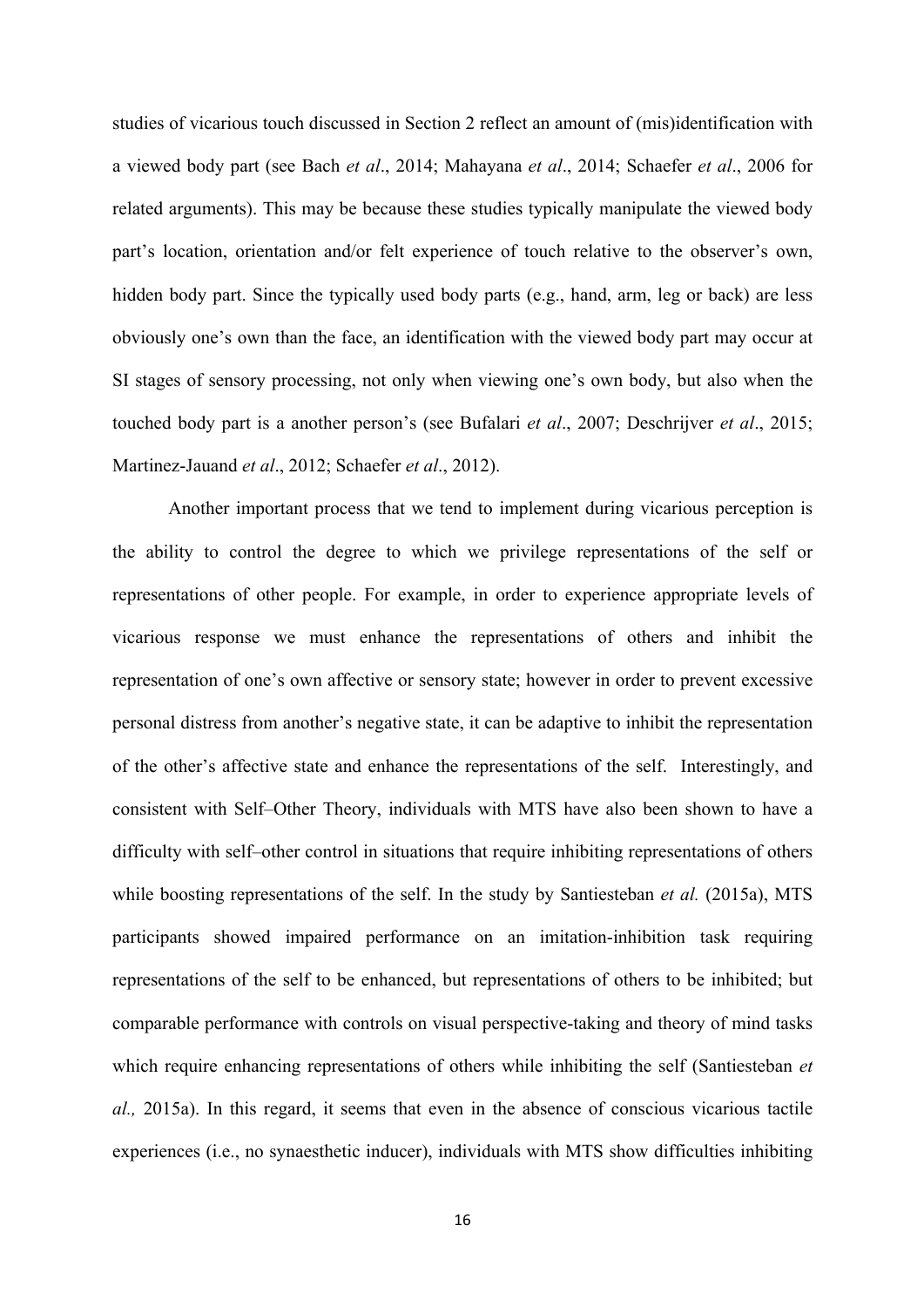others. This difference is not well accounted for by Threshold Theory, but is in line with predictions of Self–Other Theory that promote the hypothesis that atypical self–other abilities lead to altered vicarious response. Importantly, it also appears that in non-synaesthetes self– other control mechanisms play a key role in vicarious perception. For instance, De Guzman and colleagues (2016) show that training the ability to control self–other representations can modulate the degree of vicarious pain experienced towards to other people. Mechanisms of self-other control have also been implicated in modulating imitative responses driven by motor mirror systems (Brass, Ruby and Spengler, 2009; Hogeveen et al., 2015). With this collected evidence in mind, interactions between mechanisms involved in mirroring others' experience (as per Threshold Theory) and self–other distinction (as per Self–Other Theory) may manifest themselves as individual differences in vicarious perception.

## **4. Vicarious Touch across the Lifespan**

Like most psychological and neuroscientific research, all of the previously discussed studies have involved young adults. We know little about vicarious touch in infants, young children, and older people. In this section we provide an overview of developmental studies of (vicarious) touch and related multi-sensory-motor processes to date.

The tactile sense is the first to develop in the womb and matures earlier than other sensory modalities (e.g., Atkinson and Braddick, 1982; Bernhardt, 1987). Developmental studies have shown that SEPs can be reliably detected in preterm infants from the  $25<sup>th</sup>$  week of gestation (Hrbek *et al*., 1973; Taylor *et al*., 1996) when their hand is stimulated. Reliable SEPs in response to vibrotactile stimuli in infants in the second half of their first year of life have also recently been shown (Rigato *et al*., 2014). In this study the strongest responses were recorded over somatosensory regions in the hemisphere contralateral to the stimulated hand, in line with another recent infant study (Saby *et al*., 2015).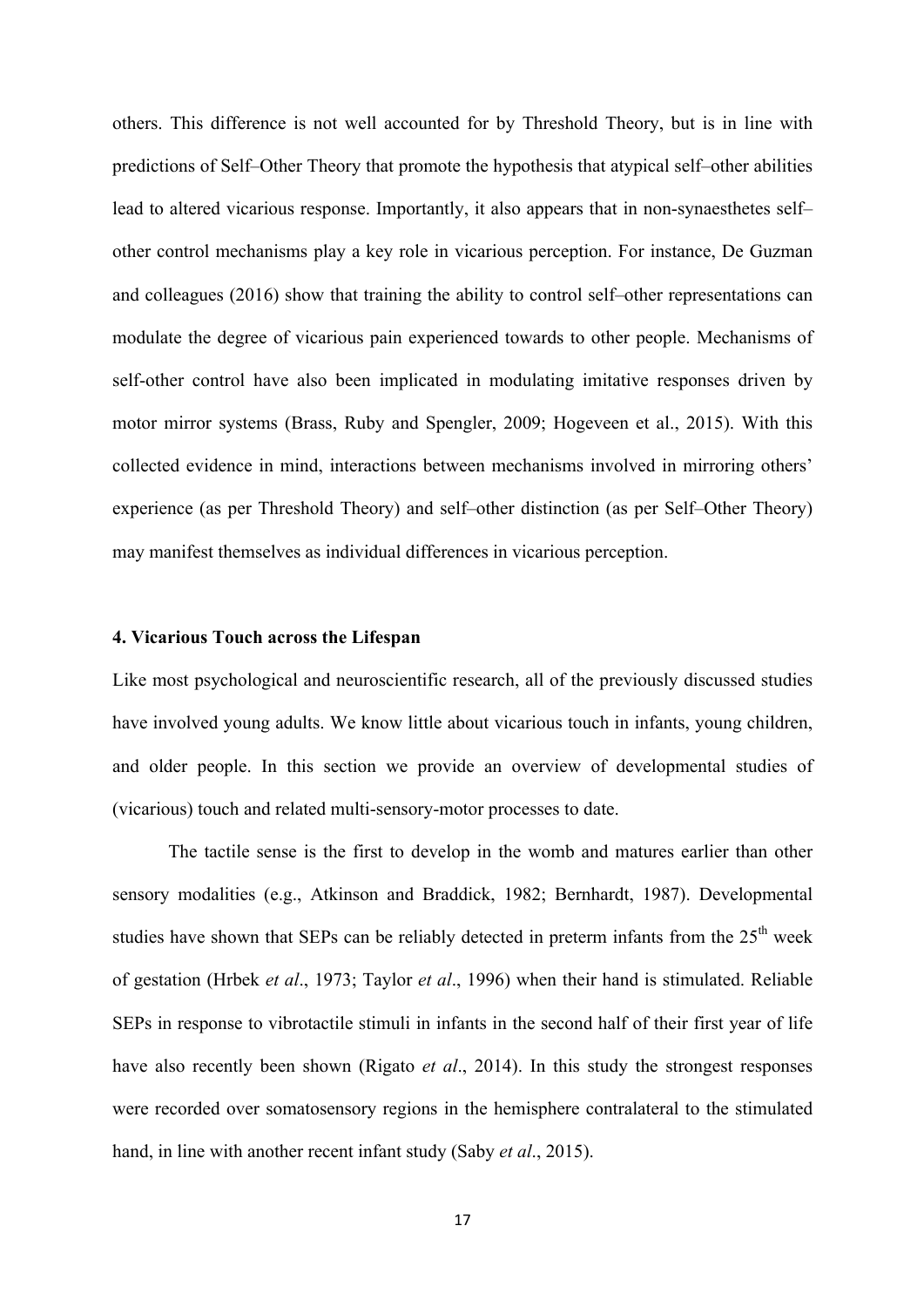It is likely that vicarious tactile experiences develop alongside the representation of one's own tactile sensations. Developmental psychologists surmised that experiences like seeing and feeling your own body move provide the multi-sensory-motor contingencies that are instrumental in giving rise to bodily self-consciousness (e.g., Rochat and Striano, 2000; Zmyj *et al*., 2011).

Consistent with this assumption, recent studies have shown that sensitivity to the synchrony between seen and felt body-related stimuli may be present from birth (Filippetti *et al*., 2013, 2015; see also Addabbo *et al*., 2015). Filippetti *et al.* (2013) demonstrated that newborns prefer to look at an infant face being touched by a brush when a synchronous tactile stimulation is applied to their own face. Such effects are specific to upright faces only (vs. inverted; Filippetti *et al*., 2013), present for hand-to-hand touch but not object-to-hand touch (Addabbo *et al*., 2015), and stronger when touch is applied to a spatially congruent (vs. incongruent; Filippetti *et al*., 2015) location on the face. This suggests that newborns' preference for synchronous (vs. asynchronous) visual-tactile stimulation is relatively specific to stimuli that are more clearly related to their own bodies.

In a subsequent functional near-infrared spectroscopy (fNIRS) study, Filippetti *et al*. (2014) demonstrated that five-month-old infants also process visual-motor information related to the body. Using delayed vs. real-time video feedback of infants' own facial and upper body movement, they showed a significantly reduced cortical response when visualmotor stimuli were not presented in synchrony.

Further related to the study of shared bodily experiences is prior work examining infants' brain responses during action production and observation of another person performing an action with her hand, or her foot (Marshall *et al*., 2013; Saby *et al*., 2013). Those studies found that at 14 months of age, a somatotopic pattern of mu rhythm desynchronization — indicating an increase in sensorimotor cortical activity — was present

18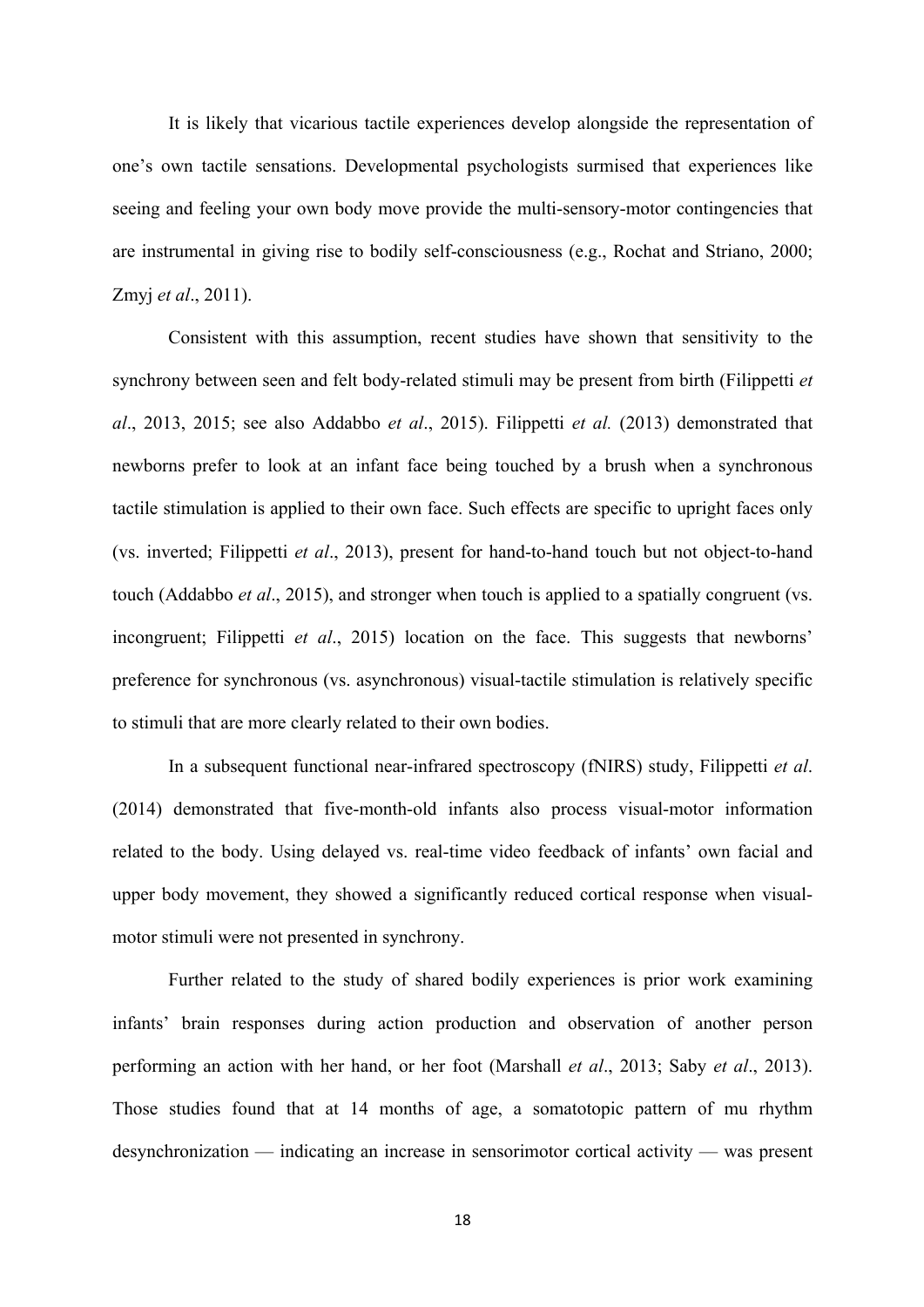during both action production and action observation. Moreover, mu desynchronisation was somatotopically organised, that is, larger over the somatosensory areas specific to hands or feet respectively (see also Marshall and Meltzoff, 2014). This was also true for the somatotopic response pattern recorded at 7 months of age as shown by the somatosensory evoked potential elicited by brief tactile stimulation of infants' hands and feet (Saby *et al*., 2015). These findings indicate that relatively sophisticated interconnections between the representations of the self and others' bodies are present shortly after the first year of life.

Magnetoencephalographical (MEG) techniques have also lent support for the notion of shared multi-sensory-motor body maps in early childhood. In a study by Remijn *et al.*  (2014), three- to four-year-old children received touch stimulation to their index finger and at the same time watched a video of someone else being touched either at the index finger (congruent visuotactile information) or on the toe (incongruent visuotactile information). Over the contralateral somatosensory cortex, a middle-latency equivalent current dipole (ECD), occurring around 100 ms after stimulus onset, was modulated by the visual information so that it was higher for the congruent visuotactile information than for the incongruent visuotactile information or a tactile-only condition. This provides evidence that somatotopically organised interactions between visual and tactile information, which may originate very early in life (Filippetti *et al*., 2015), are clearly present in children.

During development in childhood and younger adulthood, functional enlargements of the topographically organised maps in somatosensory cortex are associated with learning and enhanced tactile performance as a result of strengthened connectivity (e.g., Elbert *et al*., 1995; Godde *et al*., 2000; Pascual-Leone and Torres, 1993; Ragert *et al*., 2004). Toward older adulthood, however, enlargements of the somatotopic maps are thought to reflect greater functional overlap between maps due to reduced intracortical inhibition (e.g., Kalisch *et al*., 2009). In line with this, old-age-related cortical reorganisation has been shown to be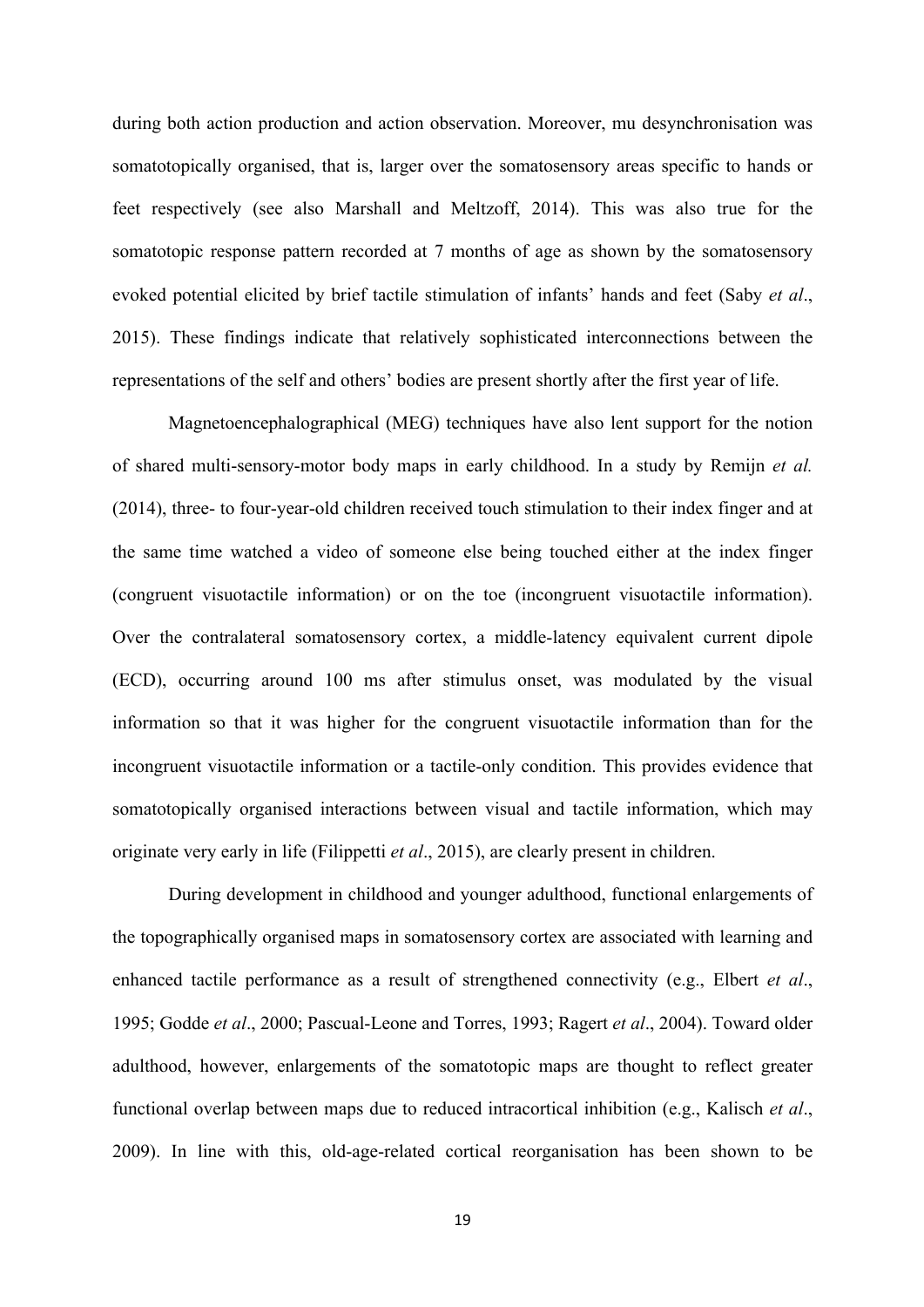associated with decline in tactile acuity and sensorimotor coordination (e.g., Kalisch *et al*., 2009; Spengler *et al*., 1995).

It would stand to reason that the decline in tactile performance related to cortical reorganisations in late adulthood also entails a decline in vicarious tactile representations. We are not aware of any studies actually demonstrating this, however. There are no studies that show, for example, that the increasing functional overlap of somatotopic maps in SI extends to representing touch on another's body, or that tactile perceptual performance decreases both for self-related and for non-self-related stimuli.

A further question is whether the presumed decline in vicarious touch precedes or cooccurs with the decline of self-related tactile representations. Individual differences in agerelated decline of vicarious touch are also not known, but it may be speculated that those with relatively higher levels of intracortical inhibition would (have higher levels of vicarious touch and) be resistant for longer toward the decline in tactile acuity, sensorimotor coordination, as well as the accurate representation of another's somatosensory experiences.

Several other findings would also suggest a decline in vicarious tactile perceptions in older adulthood. For instance, reductions in vicarious perception have been associated with higher levels of alexithymia (e.g., Bird *et al*., 2010); alexithymia is associated with a difficulty identifying and labelling emotions from bodily cues (Bagby *et al*., 1994). Alexithymia has also been identified as a predictor of depersonalisation disorder (Simeon *et al*., 2009); which, as noted above, has been linked with modulations of vicarious tactile perception in younger adults (Adler *et al*., 2016). Interestingly, older adults tend to show greater self-reported alexithymia than younger adults (Lane *et al*.1998; Mattila *et al*., 2006; Paradiso *et al*., 2008). In this regard, one might predict that aging would be associated with declines in vicarious tactile perception (at least in those older adults that show greater selfreported alexithymia). This is an avenue that we are currently exploring.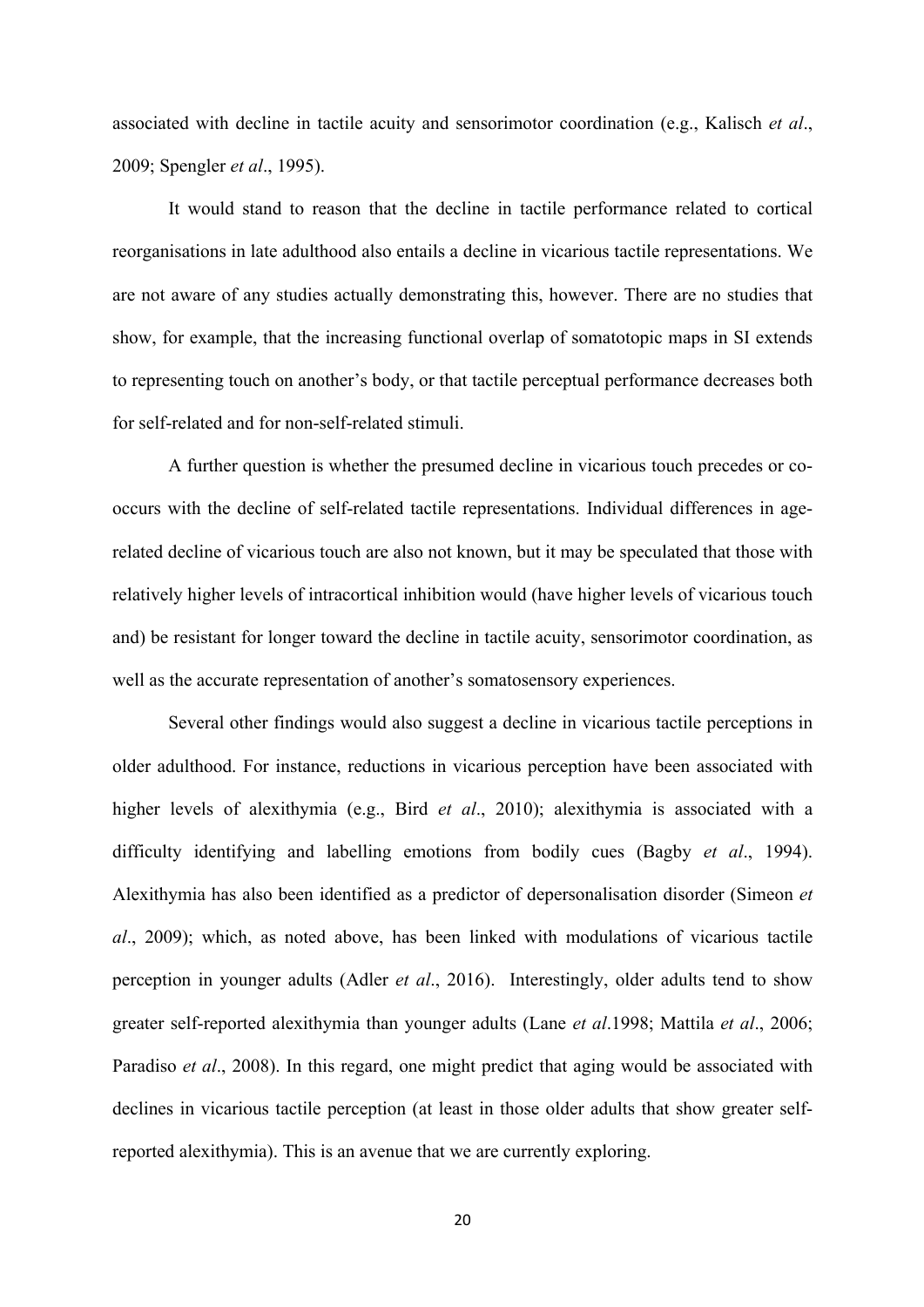In addition to changes in alexithymia in later life, it has been widely reported that older adults also show impairments in other aspects of social perception that might point to declined vicarious perception. For example, older adults tend to show reductions in emotion perception (Ruffman *et al*., 2008), which can act as an important precursor to empathy (also see Yang and Banissy, 2016 for review). Indeed, self-reported trait cognitive empathy (as assessed by the Empathy Quotient; Baron-Cohen and Wheelwright, 2004) appears reduced for older compared with younger adults (Bailey *et al*., 2008). As described in Section 2, in young adult participants decreased self-reported cognitive empathy has repeatedly been linked with reduced brain activation in somatosensory areas during vicarious tactile perception (Bolognini *et al*., 2013a, 2014; Martinez-Jauand *et al*., 2012; Schaefer *et al*., 2012). With this in mind, if older adults recruit similar brain mechanisms, one might predict that vicarious somatosensory representations could decrease in later life.

#### **5. Summary and Conclusions**

In over a decade of research on vicarious touch, very few studies have looked explicitly at inter-individual differences. Overall, the evidence suggests that embodiment and self–other processes are important in determining the extent of vicarious tactile perception. The extent to which observed touch is embodied by the observer appears to depend on several factors: our prerequisite sense of bodily self (e.g., Adler *et al*., 2016) and how much we engage with the viewed touch (e.g., Lankinen *et al*., 2016). Our sense of self, as measured by our interoceptive awareness, our sense of body ownership, and our sense of agency, for example, is subject to large inter-individual differences (e.g., Tsakiris *et al*., 2011), and this looks to be a promising avenue for vicarious touch research. Indeed the sense of self has been shown to be altered in individuals that experience mirror-touch synaesthesia (e.g., Maister *et al*., 2013;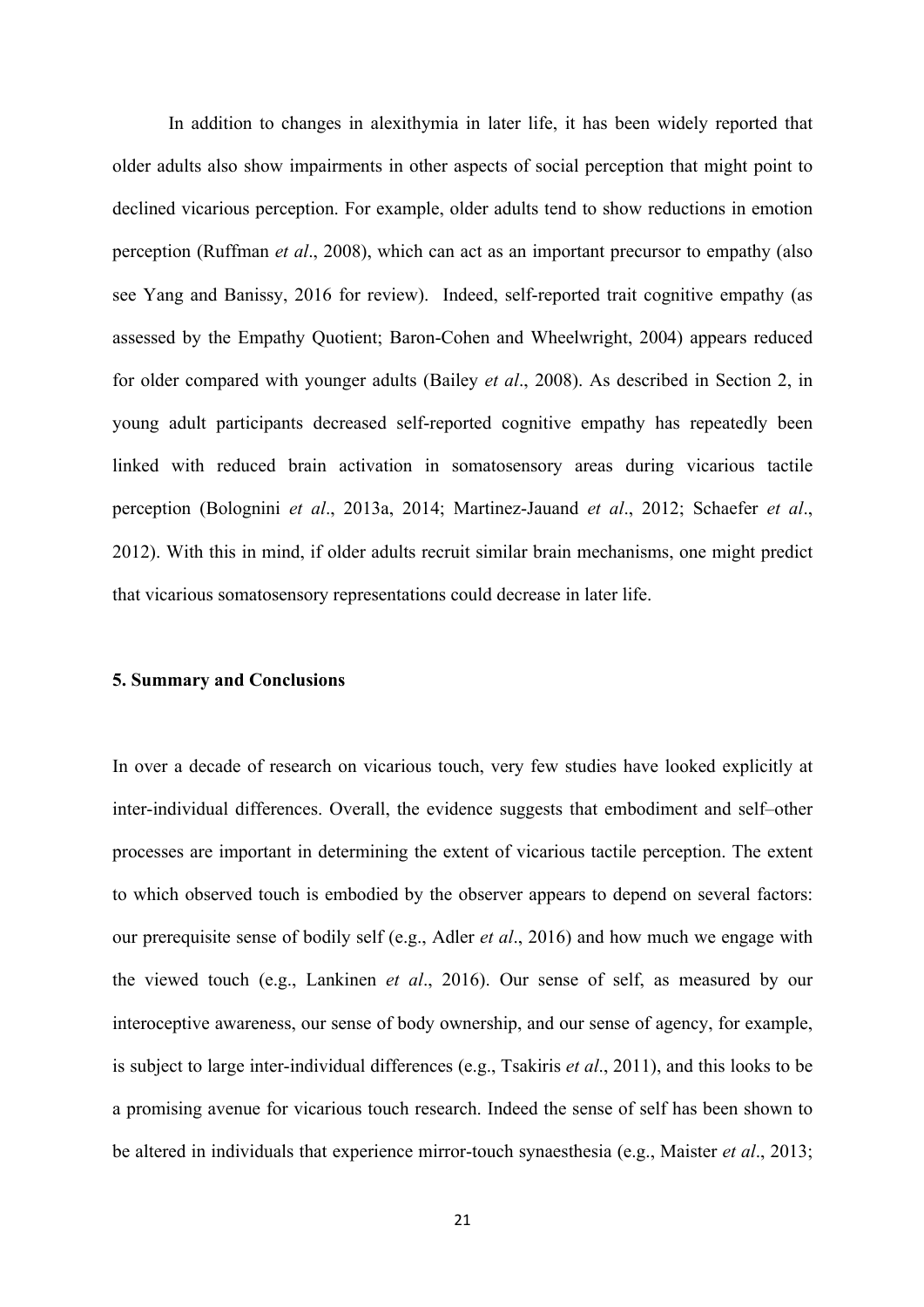Aimola-Davies and White, 2013; Cioffi *et al*., 2016), and this variability in the malleability of the self is considered to play a key role in contributing to the degree to which we experience conscious versus unconscious vicarious sensations (Ward and Banissy, 2015). The sense of self is also altered in a variety of atypical populations (e.g., alexithymic, depersonalised, eating disordered and schizophrenic individuals), in whom the vicarious representation of touch is understudied.

Vicarious somatosensory activity may also be modulated by inter-individual differences in cognitive and affective empathy (e.g., Bolognini *et al.* 2013a, 2014, Schaefer *et al*., 2012). While findings are not entirely consistent across studies, the most frequently reported relationship is between vicarious touch and the ability to cognitively represent the mental contents of another person's mind ('perspective-taking'). It is important to note that the perspective-taking skills measured with the IRI are more similar to mentalising skills (e.g., Rutherford, 2004) than to visual-spatial perspective taking, which has been used to elucidate self-other-related processing (e.g., Santiesteban *et al*., 2012, 2015a; see also Heyes, 2014; Santiesteban *et al.*, 2015b). Future studies should clarify how these sets of skills are linked to one another and to vicarious tactile perception. Further, measuring empathy (and other personality aspects) in a situational manner (e.g., on a trial-by-trial basis) during touch observation may serve to uncover the relationships between personality and vicarious touch perception better than measuring self-reported traits.

Future studies should also investigate how vicarious touch relates to the five-factor model of personality (see Bufalari and Ionta, 2013, for a similar call). Individual five-factor traits are known to be associated both with individual empathic traits (e.g., Mooradian *et al.*, 2011) and with SI activity in response to first-hand touch (Schaefer *et al*., 2012, 2013). While this would suggest that tactile mirroring mechanisms might be modulated by personality traits, to date, these two strands of research have not been combined.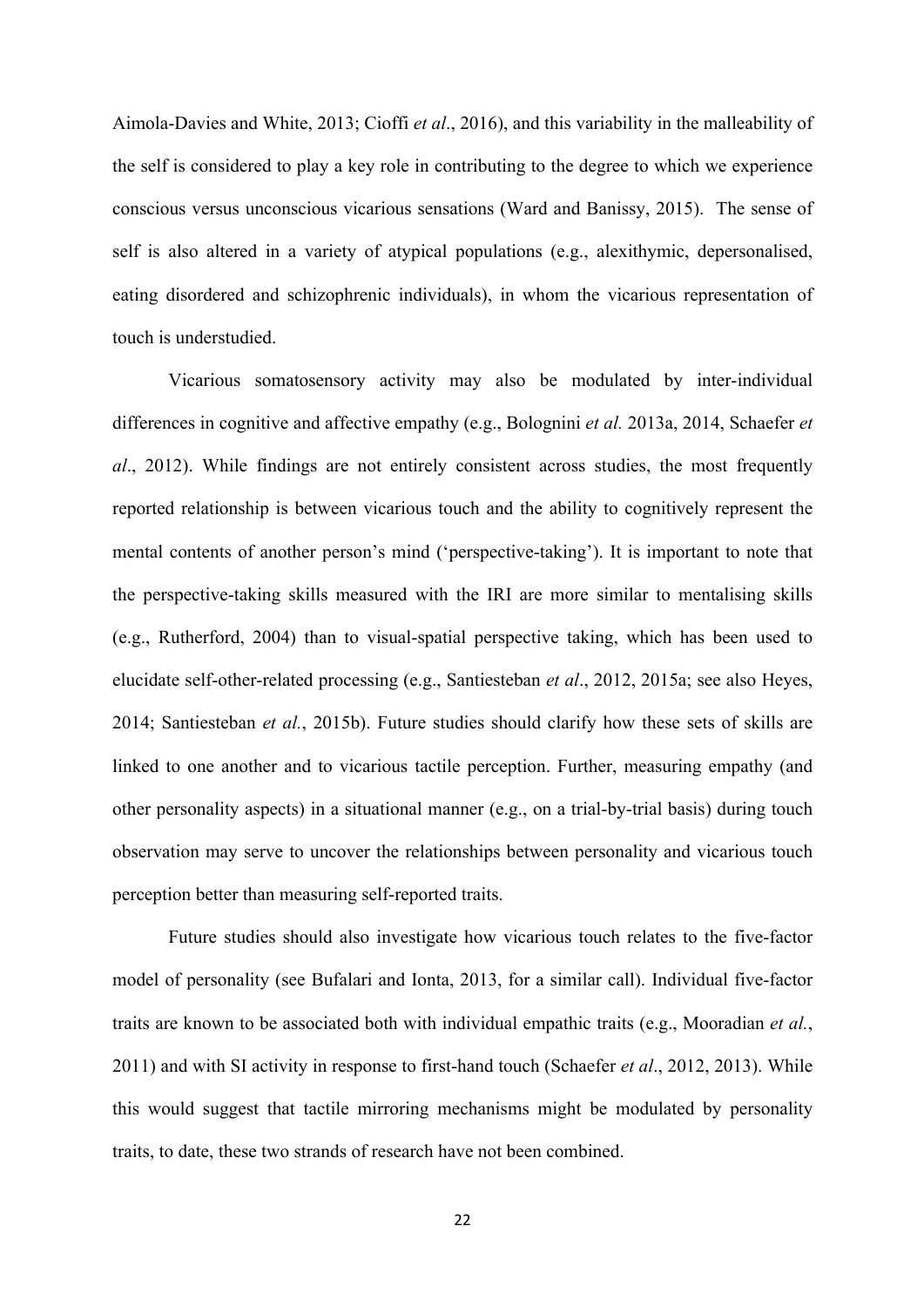The evidence also strongly points to the necessity to test groups other than healthy young adults to elucidate the aforementioned embodiment / interoception and self–other distinction mechanisms that contribute to individual differences, such as individuals suffering from depersonalisation, alexithymia, eating disorders, and schizophrenia. Mirror touch synaesthetes present one atypical group that has been studied extensively. Here, there is growing evidence linking conscious vicarious perception with altered self–other processing. For instance, alterations in self–other perception (e.g., sense of agency and body ownership — Aimola-Davies and White, 2013; Cioffi *et al*., 2016; Maister *et al*., 2013) and the ability to control self–other representations (specifically, difficulties in controlling self–other representation in conditions that require the ability to inhibit other people; Santiesteban *et al*., 2015b). These findings are consistent with work suggesting that interactions between mechanisms involved in mirroring other people's experiences and self–other representation (e.g., self–other control) play a key role in vicarious perception (e.g., Bird and Viding, 2014; De Guzman *et al*., 2016; Lamm *et al.*, 2016). Collectively they point to the notion that the interplay between self–other and mirroring processes may manifest themselves as individual differences in vicarious touch.

While a number of important steps have been made in understanding normative mechanisms of vicarious tactile perception, less work has focussed on individual variation and development. Altogether, developmental studies suggest that common neural mechanisms support both infant and adult processing of body-related multisensory and sensorimotor stimuli, and that these mechanisms deteriorate in older age, but very little work has directly investigated vicarious tactile representations. Future research on tactile mirroring needs to include infants, children and older adults, and examination of a range of vicarious experiences (e.g., conscious vicarious response; unconscious vicarious response; reduced vicarious response). This will permit the ability to map out developmental trajectories, and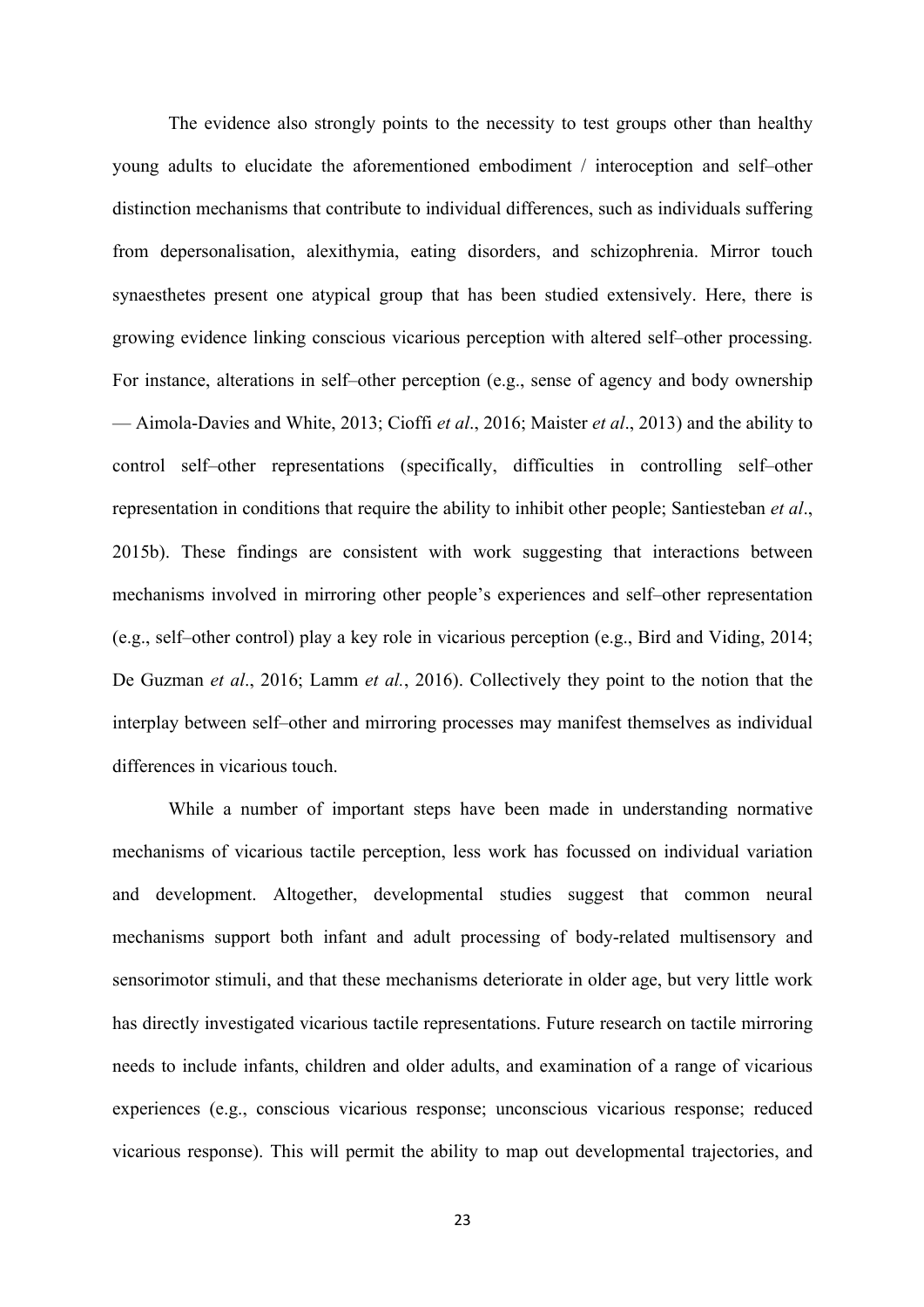garner a more holistic understanding of mechanisms contributing to vicarious perception as well as of factors contributing to individual variations in these.

#### *Acknowledgements*

MJB is supported by the ESRC [ES/K00882X/1].

## **References**

- Addabbo, M., Longhi, E., Bolognini, N., Senna, I., Tagliabue, P., Cassia, V. M., & Turati, C. (2015). Seeing touches early in life. *PloS one*, *10*(9), e0134549.Adler, J., Schabinger, N., Michal, M., Beutel, M. E., and Gillmeister, H. (2016). Is that me in the mirror? Depersonalisation modulates tactile mirroring mechanisms, *Neuropsychologia* **85**, 148– 158.
- Adolphs, R., Damasio, H., Tranel, D., Cooper, G., and Damasio, A. R. (2000). A role for somatosensory cortices in the visual recognition of emotion as revealed by threedimensional lesion mapping, *J. Neurosci.* **20**, 2683–2690.
- Aimola Davies, A. M., and White, R. C. (2013). A sensational illusion: Vision-touch synaesthesia and the rubber hand paradigm, *Cortex* **49**, 806–818.
- Allison, T., McCarthy, G., Wood, C. C., Williamson, P. D., and Spencer, D. D. (1989). Human cortical potentials evoked by stimulation of the median nerve. Cytoarchitectonic areas generating long-latency activity, *J. Neurophysiol. 62*, 711–722.
- Allison, T., McCarthy, G., and Wood, C. C. (1992). The relationship between human longlatency somatosensory evoked potentials recorded from the cortical surface and from the scalp. *Electroencephalogr. Clin. Neurophysiol.* **84**, 301–314.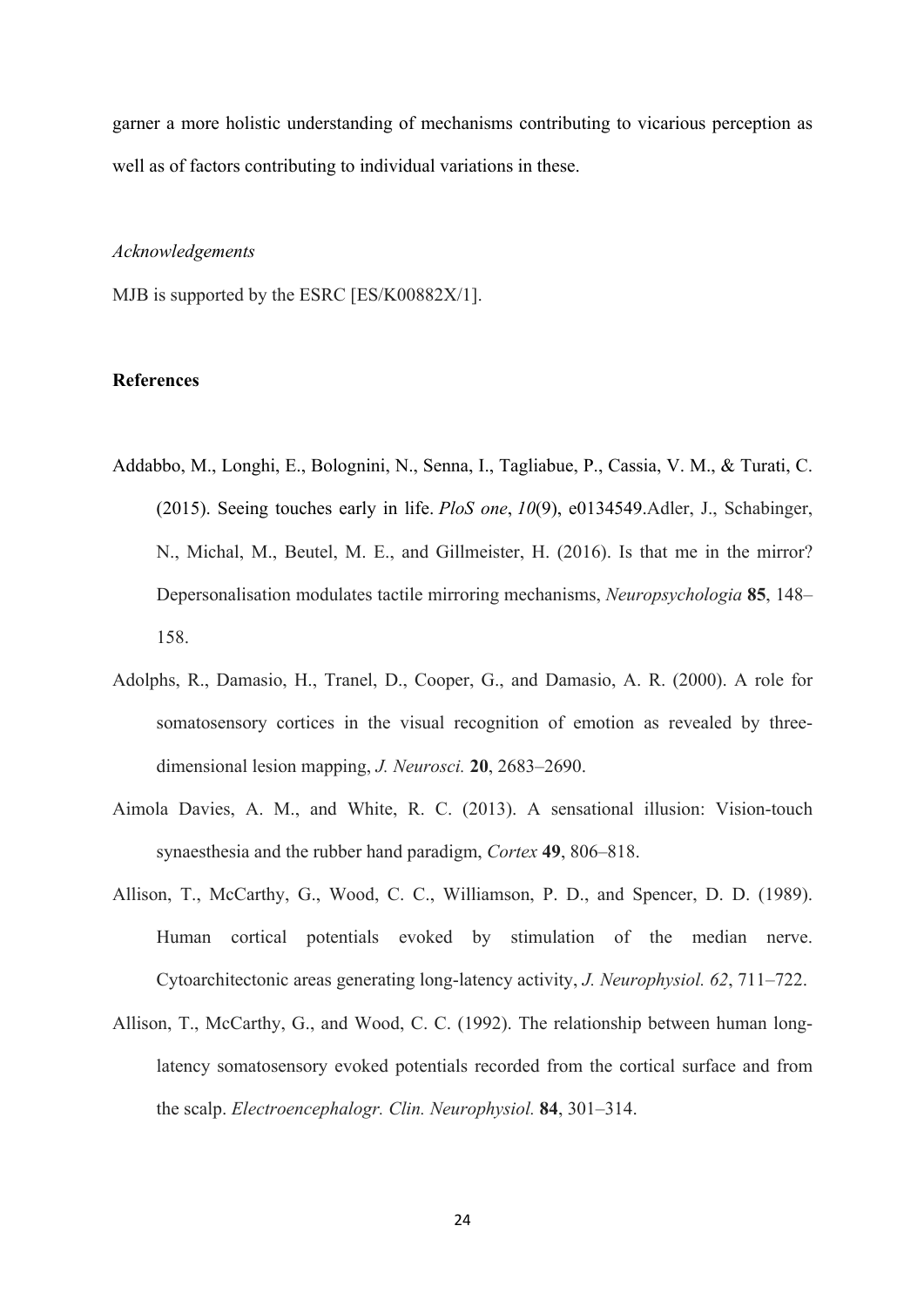- Aspell, J. E., Palluel, E., & Blanke, O. (2012). Early and late activity in somatosensory cortex reflects changes in bodily self-consciousness: an evoked potential study. *Neuroscience*, *216*, 110-122.
- Atkinson, J., and Braddick, O. (1982) Sensory and perceptual capacities of the neonate, in: *Psychobiology of the Human Newborn*, P. M. Stratton (Ed.), pp. 191–220, Wiley, London, UK.
- Avenanti, A., Bueti, D., Galati, G., and Aglioti, S.M. (2005). Transcranial magnetic stimulation highlights the sensorimotor side of empathy for pain*, Nat. Neurosci.* **8**, 955–960.
- Avikainen, S., Forss, N., and Hari, R. (2002). Modulated activation of the human SI and SII cortices during observation of hand actions, *Neuroimage* **15**, 640–646.
- Bach, P., Fenton-Adams, W., and Tipper, S. P. (2014). Can't touch this: The first-person perspective provides privileged access to predictions of sensory action outcomes, *J. Exp. Psychol. Hum. Percept. Perform. 40*(2), 457.
- Bagby, R. M., Parker, J. D. A., and Taylor, G. J. (1994). The twenty-item Toronto Alexithymia Scale-I. Item selection and cross-validation of the factor structure, *J. Psychosom. Res.* **38**, 23–32.
- Bailey, P. E., Henry, J. D., and Von Hippel, W. (2008). Empathy and social functioning in late adulthood, *Aging Ment. Health* **12**, 499–503.
- Banissy, M. J., and Ward, J. (2007). Mirror-touch synaesthesia is linked with empathy, *Nat. Neurosci.* **10***,* 815–816.
- Banissy, M. J., and Ward, J. (2013). Mechanisms of self–other representations and vicarious experiences of touch in mirror-touch synaesthesia, *Front. Hum. Neurosci.* **7***,* 112. doi: 10.3389/fnhum.2013.00112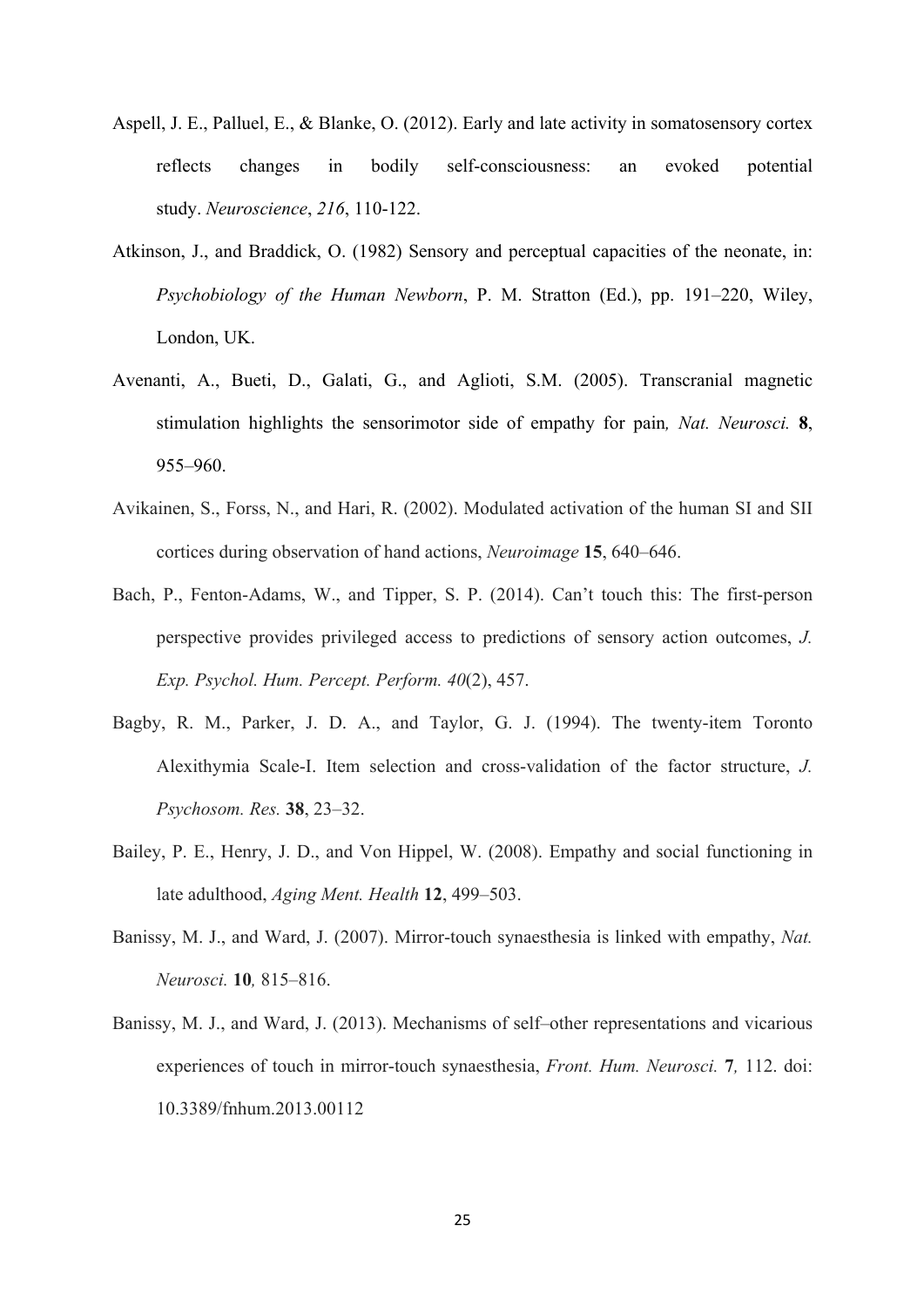- Banissy, M. J., Cohen Kadosh, R., Maus, G. W., Walsh, V., and Ward, J. (2009a). Prevalence, characteristics, and a neurocognitive model of mirror-touch synaesthesia, *Exp. Brain Res.* **198***,* 261–272.
- Baron-Cohen, S., and Wheelwright, S. (2004). The Empathy Quotient: An investigation of adults with Asperger's syndrome or high functioning autism, and normal sex differences, *J. Autism Dev. Disord.* **34**, 163–175.
- Bernhardt, J. (1987). Sensory capabilities of the fetus. *MCN Am J Matern Child Nurs.* **12**, 44–47.
- Bird, G. and Viding, E. (2014). The self to other model of empathy: Providing a new framework for understanding empathy impairments in psychopathy, autism, and alexithymia, *Neurosci. Biobehav. Rev*. **47**, 520º32.
- Bird, G., Silani, G., Brindley, R., White, S., Frith, U., and Singer, T. (2010). Empathic brain responses in insula are modulated by levels of alexithymia but not autism, *Brain* 133, 1515–1525.
- Björnsdotter, M., and Olausson, H. (2011). Vicarious responses to social touch in posterior insular cortex are tuned to pleasant caressing speeds, *J. Neurosci.* **31**, 9554–9562.
- Blakemore, S. J., Bristow, D., Bird, G., Frith, C., and Ward, J. (2005). Somatosensory activations during the observation of touch and a case of vision–touch synaesthesia, *Brain* **128**, 1571–1583.
- Blanke, O., Slater, M., and Serino, A. (2015). Behavioral, neural, and computational principles of bodily self-consciousness, *Neuron* **88**, 145–166.
- Boccia, M. L. (1986). Grooming site preferences as a form of tactile communication and their role in the social relations of rhesus monkeys. In: Taub, D.M., King, F.A. (Eds.), Current Perspectives in Primate Social Dynamics. Van Nostrand Reinhold, New York, pp. 505–518.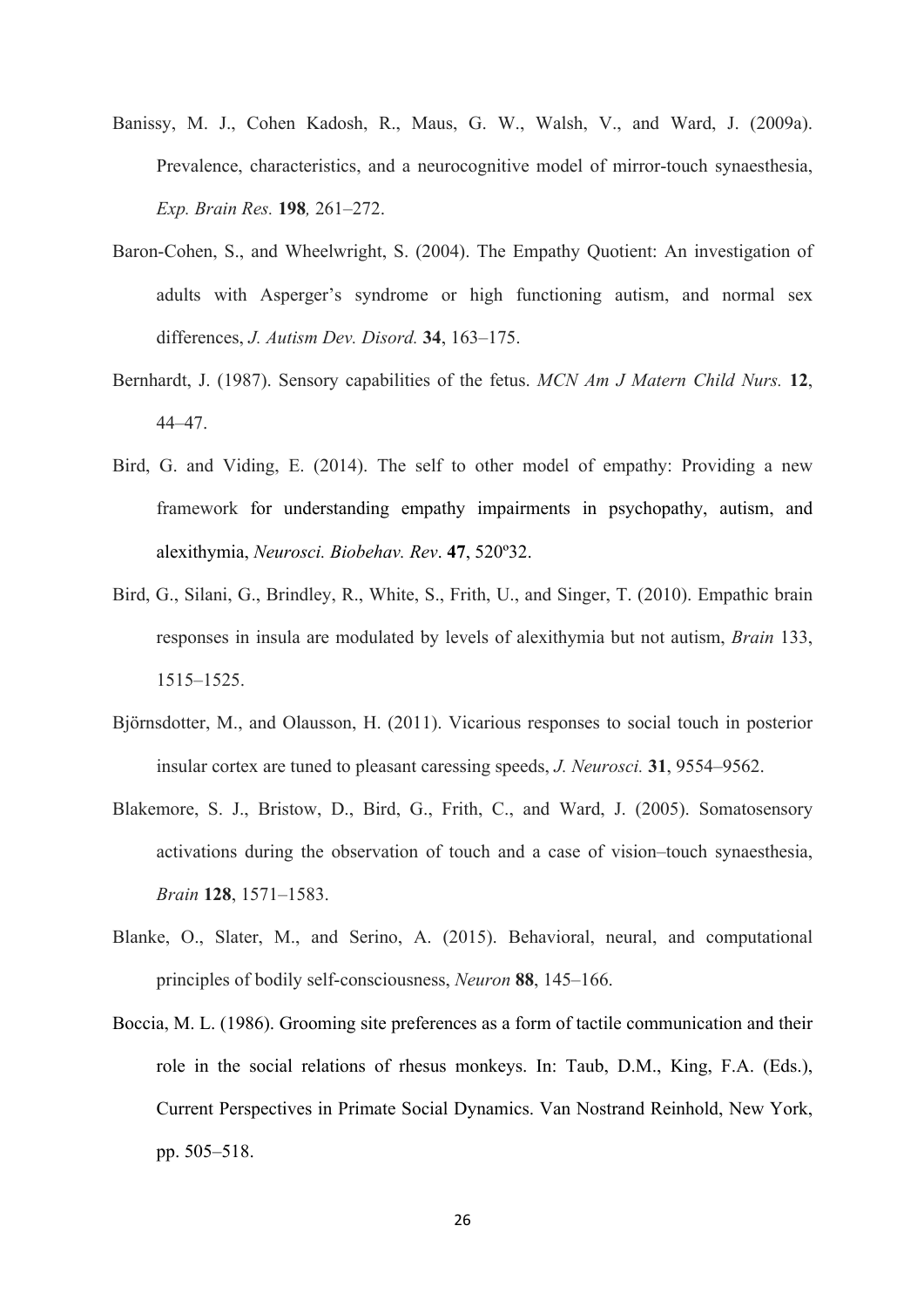- Bolognini, N., and Maravita, A. (2007). Proprioceptive alignment of visual and somatosensory maps in the posterior parietal cortex, *Curr. Biol.* **17**, 1890–1895.
- Bolognini, N., Rossetti, A., Maravita, A., and Miniussi, C. (2011). Seeing touch in the somatosensory cortex: A TMS study of the visual perception of touch, *Hum. Brain Mapp.* **32**, 2104–2114.
- Bolognini, N., Miniussi, C., Gallo, S., and Vallar, G. (2013a). Induction of mirror-touch synaesthesia by increasing somatosensory cortical excitability, *Curr. Biol.* **23**, 436–437.
- Bolognini, N., Rossetti, A., Convento, S., and Vallar, G. (2013b). Understanding others' feelings: The role of the right primary somatosensory cortex in encoding the affective valence of others' touch, *J. Neurosci.* **33**, 4201–4205.
- Bolognini, N., Rossetti, A., Fusaro, M., Vallar, G., and Miniussi, C. (2014). Sharing social touch in the primary somatosensory cortex, *Curr. Biol. 24*, 1513–1517.
- Botvinick, M., and Cohen, J. (1998). Rubber hands 'feel' touch that eyes see, *Nature* **391**(6669), 756–756.
- Brass, M., Ruby, P., and Spengler, S. (2009). Inhibition of imitative behaviour and social cognition, *Phil. Trans. R. Soc. Lond. B Biol. Sci.* **364**(*1528*), 2359–2367.
- Bufalari, I., and Ionta, S. (2013). The social and personality neuroscience of empathy for pain and touch, *Front. Hum. Neurosci.* 7, 393. doi: 10.3389/fnhum.2013.00393
- Bufalari, I., Aprile, T., Avenanti, A., Di Russo, F., and Aglioti, S. M. (2007). Empathy for pain and touch in the human somatosensory cortex *Cereb. Cortex* **17**, 2553–2561.
- Cardini, F., Costantini, M., Galati, G., Romani, G. L., Làdavas, E., and Serino, A. (2011). Viewing one's own face being touched modulates tactile perception: An fMRI study, *J. Cogn. Neurosci.* **23**, 503–513.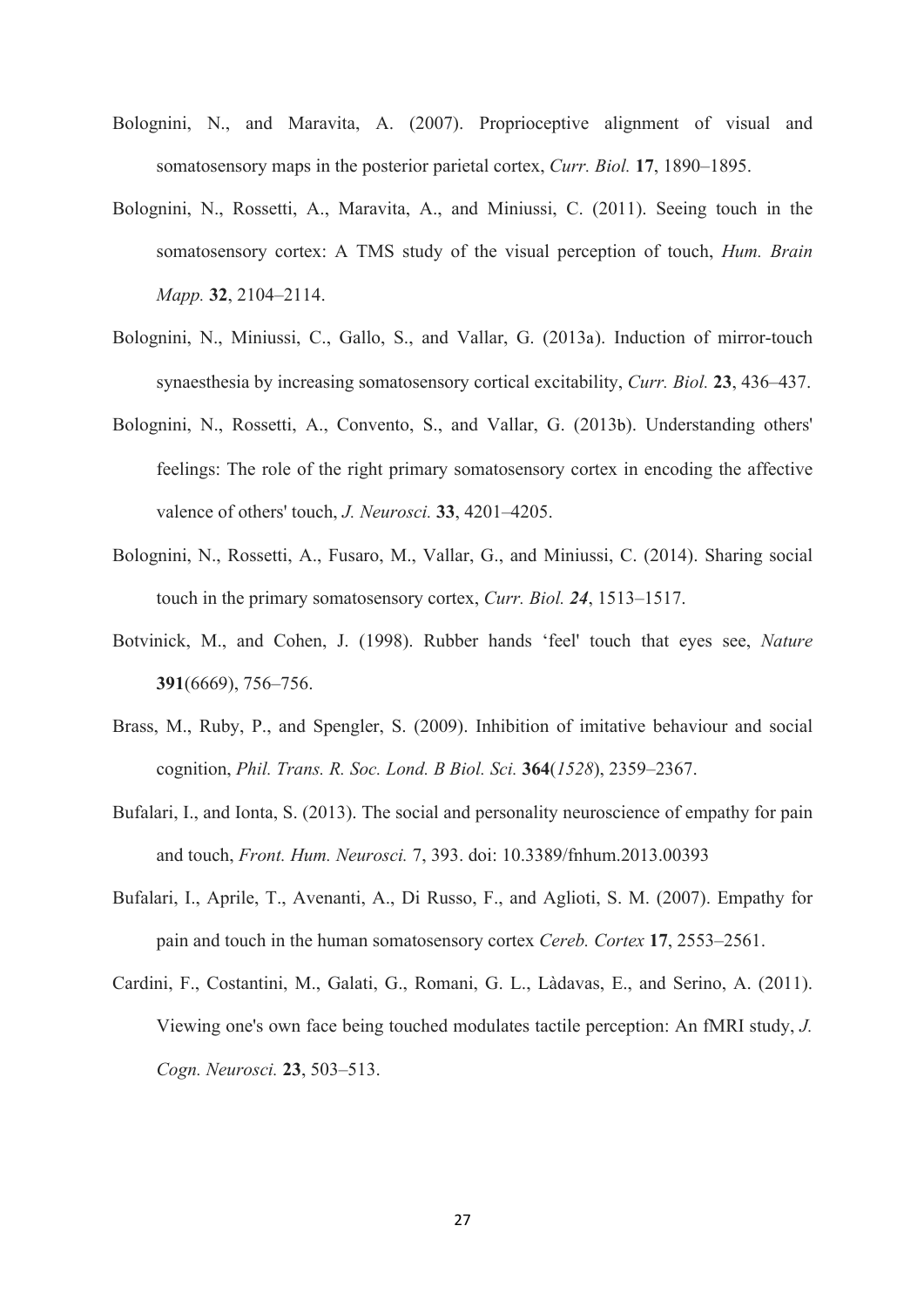- Cardini, F., Tajadura-Jiménez, A., Serino, A., and Tsakiris, M. (2013). It feels like it's me: Interpersonal multisensory stimulation enhances visual remapping of touch from other to self, *J. Exp. Psychol. Hum. Percept. Perform.* **39**, 630–637.
- Chan, A. W. Y., and Baker, C. I. (2015). Seeing is not feeling: Posterior parietal but not somatosensory cortex engagement during touch observation, *J. Neurosci.* **35**, 1468– 1480.
- Cioffi, M. C., Banissy, M. J., and Moore, J. W. (2016). 'Am I moving?' An illusion of agency and ownership in mirror-touch synaesthesia, *Cognition* **146**, 426–430.
- Coelho Jr, A. M., Turner, S. A., and Bramblett, C. A. (1983). Allogrooming and social status: An assessment of the contributions of female behavior to the social organization of hamadryas baboons (*Papio hamadryas*), *Primates* **24**, 184–197.
- Coll, M. P., Bird, G., Catmur, C., & Press, C. (2015). Cross-modal repetition effects in the mu rhythm indicate tactile mirroring during action observation. *Cortex*, *63*, 121-131. Critchley, H. D., Wiens, S., Rotshtein, P., Öhman, A., and Dolan, R. J. (2004). Neural systems supporting interoceptive awareness, *Nat. Neurosci. 7*, 189–195.
- Davis, M. H. (1983). Measuring individual differences in empathy: Evidence for a multidimensional approach, *J. Pers. Soc. Psychol.* **44**, 113–126.
- De Guzman, M., Bird, G., Banissy, M. J., and Catmur, C. (2016). Self–other control processes in social cognition: from imitation to empathy, *Phil. Trans. R. Soc. B Biol. Sci.*, **371**(1686), 20150079. doi: 10.1098/rstb.2015.0079
- Deschrijver, E., Wiersema, J. R., and Brass, M. (2015). The interaction between felt touch and tactile consequences of observed actions: An action-based somatosensory congruency paradigm. *Soc. Cogn. Affect. Neurosci*. **11**, 1162–1172 **.**
- Doherty, R. W. (1997). The emotional contagion scale: A measure of individual differences, *J. Nonverb. Behav.* **21**, 131–154.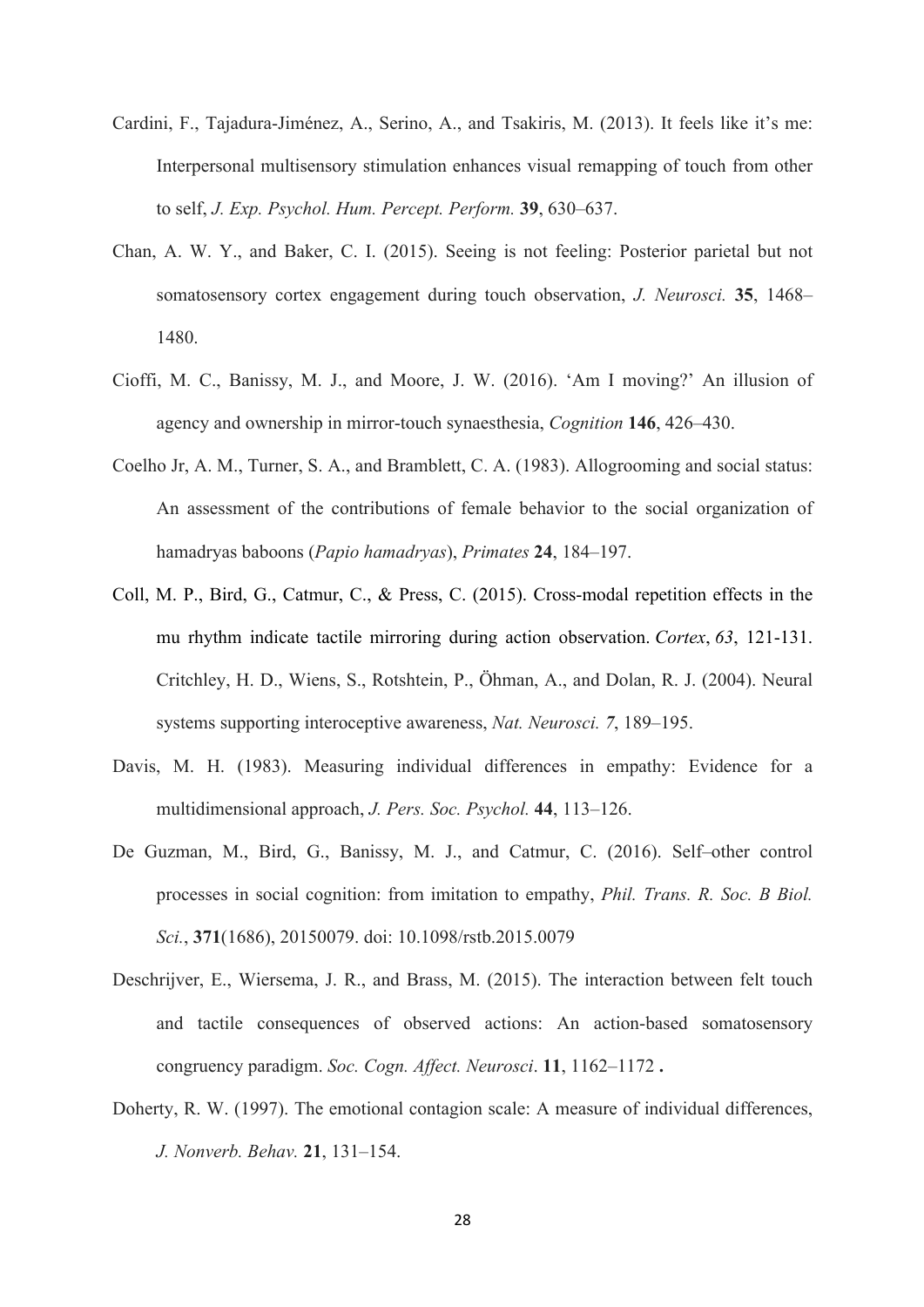- Ebisch, S. J., Perrucci, M. G., Ferretti, A., Del Gratta, C., Romani, G. L., and Gallese, V. (2008). The sense of touch: Embodied simulation in a visuotactile mirroring mechanism for observed animate or inanimate touch, *J. Cogn. Neurosci.* **20**, 1611– 1623.
- Ebisch, S. J., Ferri, F., Salone, A., Perrucci, M. G., D'Amico, L., Ferro, F. M., ... and Gallese, V. (2011). Differential involvement of somatosensory and interoceptive cortices during the observation of affective touch, *J. Cogn. Neurosci.* **23**, 1808–1822.
- Elbert, T., Pantev, C., Wienbruch, C., Rockstroh, B., and Taub, E. (1995). Increased cortical representation of the fingers of the left hand in string players, *Science*, **270**(5234), 305– 307.
- Ernst, J., Northoff, G., Böker, H., Seifritz, E., and Grimm, S. (2013). Interoceptive awareness enhances neural activity during empathy, *Hum. Brain Mapp.* **34**, 1615–1624.
- Eshkevari, E., Rieger, E., Longo, M. R., Haggard, P., and Treasure, J. (2012). Increased plasticity of the bodily self in eating disorders, *Psychol. Med.* **42**, 819–828.
- Filippetti, M. L., Johnson, M. H., Lloyd-Fox, S., Dragovic, D., and Farroni, T. (2013). Body perception in newborns, *Curr. Biol.* **23**, 2413–2416.
- Filippetti, M. L., Lloyd-Fox, S., Longo, M. R., Farroni, T., and Johnson, M. H. (2014). Neural mechanisms of body awareness in infants, *Cereb. Cortex* 25, 3779–3787 .
- Filippetti, M. L., Orioli, G., Johnson, M. H., and Farroni, T. (2015). Newborn body perception: sensitivity to spatial congruenc, *Infancy* **20**, 455–465.
- Fini, C., Cardini, F., Tajadura-Jiménez, A., Serino, A., and Tsakiris, M. (2013). Embodying an outgroup: the role of racial bias and the effect of multisensory processing in somatosensory remapping, *Front. Behav. Neurosci.* **7**, 165. doi: 10.3389/fnbeh.2013.00165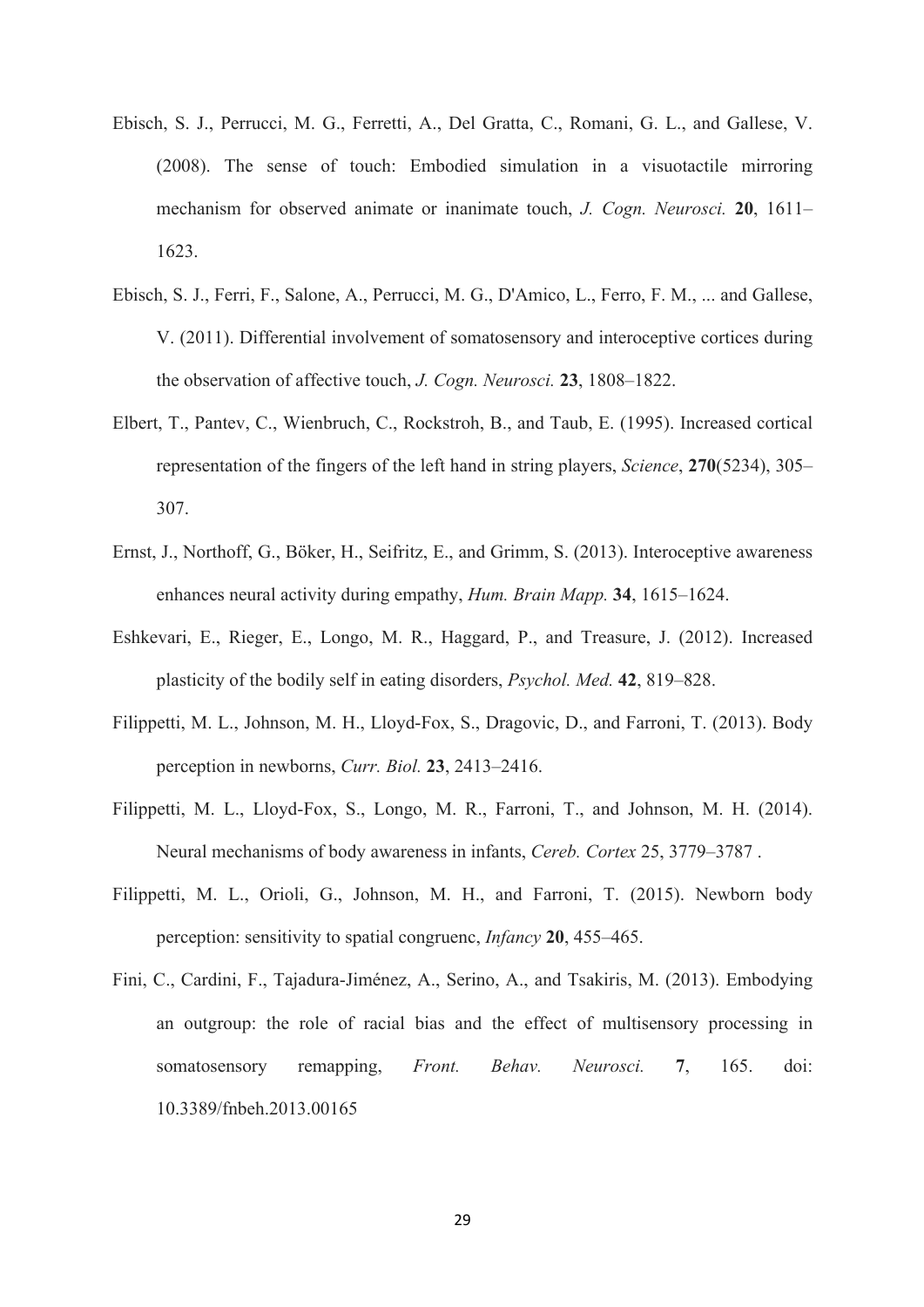- Gallace, A., and Spence, C. (2010). The science of interpersonal touch: an overview. *Neuroscience & Biobehavioral Reviews*, *34*(2), 246-259. Gallese, V., and Sinigaglia, C. (2010). The bodily self as power for action, *Neuropsychologia* **48**, 746– 755.
- Gazzola, V., Aziz-Zadeh, L., and Keysers, C. (2006). Empathy and the somatotopic auditory mirror system in humans, *Curr. Biol*. **16**, 1824–1829.
- Gillmeister, H. (2014). A new perceptual paradigm to investigate the visual remapping of others' tactile sensations onto one's own body shows "mirror touch" for the hands, *Fr. Psychol.* **5**, 95. doi: 10.3389/fpsyg.2014.00095.
- Godde, B., Stauffenberg, B., Spengler, F., and Dinse, H. R. (2000). Tactile coactivationinduced changes in spatial discrimination performance, *J. Neurosci*. **20** 1597–1604.
- Heydrich, L., and Blanke, O. (2013). Distinct illusory own-body perceptions caused by damage to posterior insula and extrastriate cortex, *Brain*, **136**, 790–803.
- Heyes, C. (2014). Submentalizing: I am not really reading your mind, *Perspect. Psychol. Sci.* **9**, 131–143.
- Hogeveen, J., Obhi, S.S., Banissy, M.J., Santiesteban, I., Press, C., Catmur, C. and Bird, G. (2015). Task-dependent and distinct roles of the temporoparietal junction and inferior frontal cortex in the control of imitation, *Soc. Cogn. Affect. Neurosci.* **10**, 1003–1009.
- Holle, H., Banissy, M. J., Wright, T., Bowling, N., and Ward, J. (2011). "That's not a real body": Identifying stimulus qualities that modulate synaesthetic experiences of touch, *Consc. Cogn.* **20***,* 720–726.
- Holle, H., Banissy, M. J., and Ward, J. (2013). Functional and structural brain differences associated with mirror-touch synaesthesia, *Neuroimage* **83***,* 1041–1050.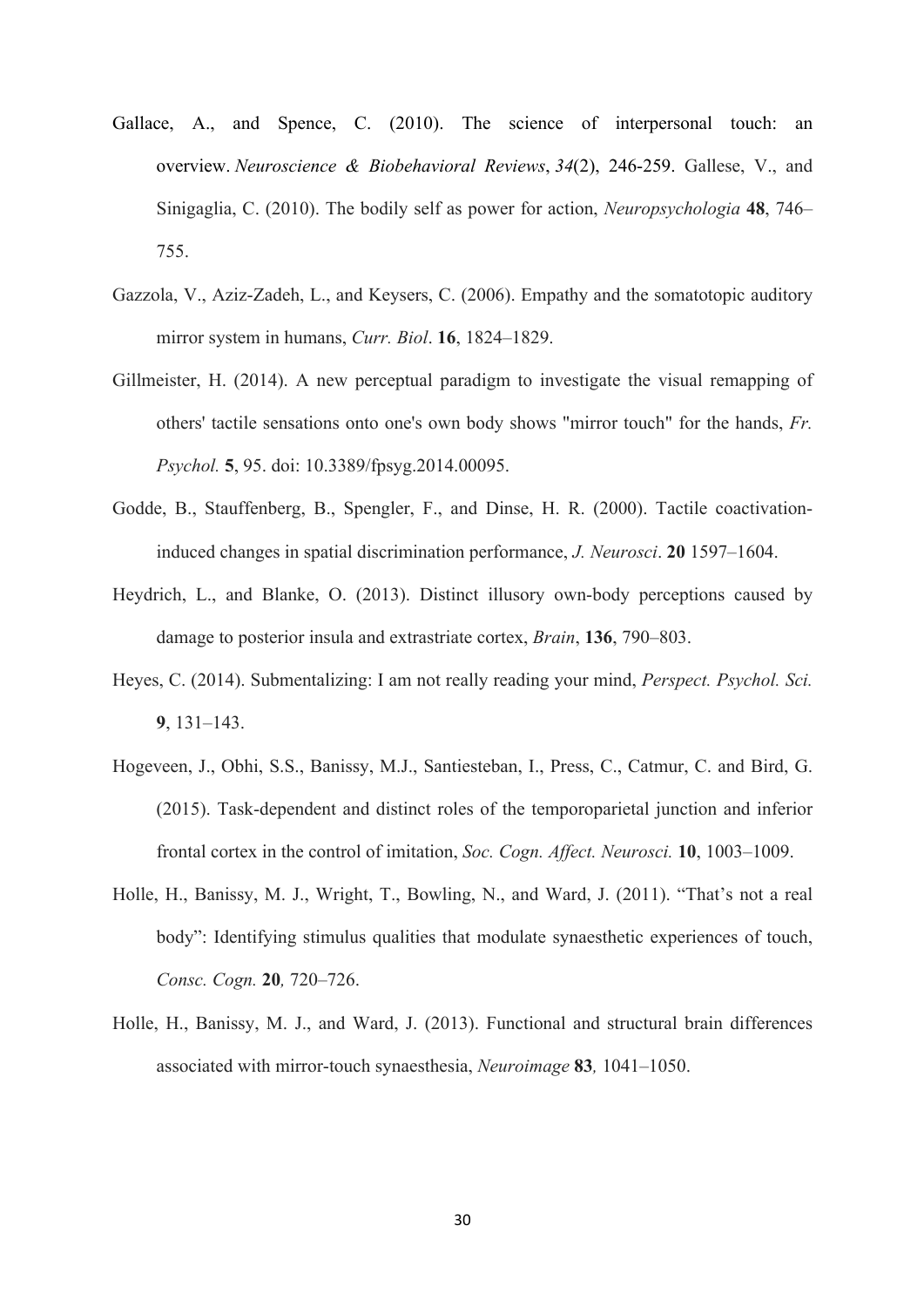- Hrbek, A., Karlberg, P., and Olsson, T. (1973). Development of visual and somatosensory evoked responses in pre-term newborn infants,*Electroencephalogr. Clin. Neurophysiol.* **34**, 225–232.
- Hunter, E. C., Sierra, M., and David, A. S. (2004). The epidemiology of depersonalisation and derealisation, *Soc. Psychiat. Psychiat. Epidemiol.* **39**, 9–18.
- Ishida, H., Nakajima, K., Inase, M., and Murata, A. (2010). Shared mapping of own and others' bodies in visuotactile bimodal area of monkey parietal cortex, *J. Cogn. Neurosci.* **22**, 83–96.
- Kalisch, T., Ragert, P., Schwenkreis, P., Dinse, H. R., and Tegenthoff, M. (2009). Impaired tactile acuity in old age is accompanied by enlarged hand representations in somatosensory cortex, *Cereb. Cortex* **19**, 1530–1538.
- Kanayama, N., Sato, A., and Ohira, H. (2009). The role of gamma band oscillations and synchrony on rubber hand illusion and crossmodal integration, *Brain Cogn.* **69**, 19–29.
- Keysers, C., and Gazzola, V. (2009). Expanding the mirror: Vicarious activity for actions, emotions, and sensations, *Curr. Opin. Neurobiol*. **19**, 666–671.
- Keysers, C., Wicker, B., Gazzola, V., Anton, J. L., Fogassi, L., and Gallese, V. (2004). A touching sight: SII/PV activation during the observation and experience of touch, *Neuron* **42**, 335–346.
- Keysers, C., Kaas, J. H., and Gazzola, V. (2010). Somatosensation in social perception, *Nat. Rev. Neurosci.* **11**, 417–428.
- Kress, I. U., Minati, L., Ferraro, S., and Critchley, H. D. (2011). Direct skin-to-skin vs. indirect touch modulates neural responses to stroking vs. tapping, *Neuroreport* **22**, 646– 651.
- Kuehn, E., Trampel, R., Mueller, K., Turner, R., and Schütz-Bosbach, S. (2013). Judging roughness by sight — A 7-tesla fMRI study on responsivity of the primary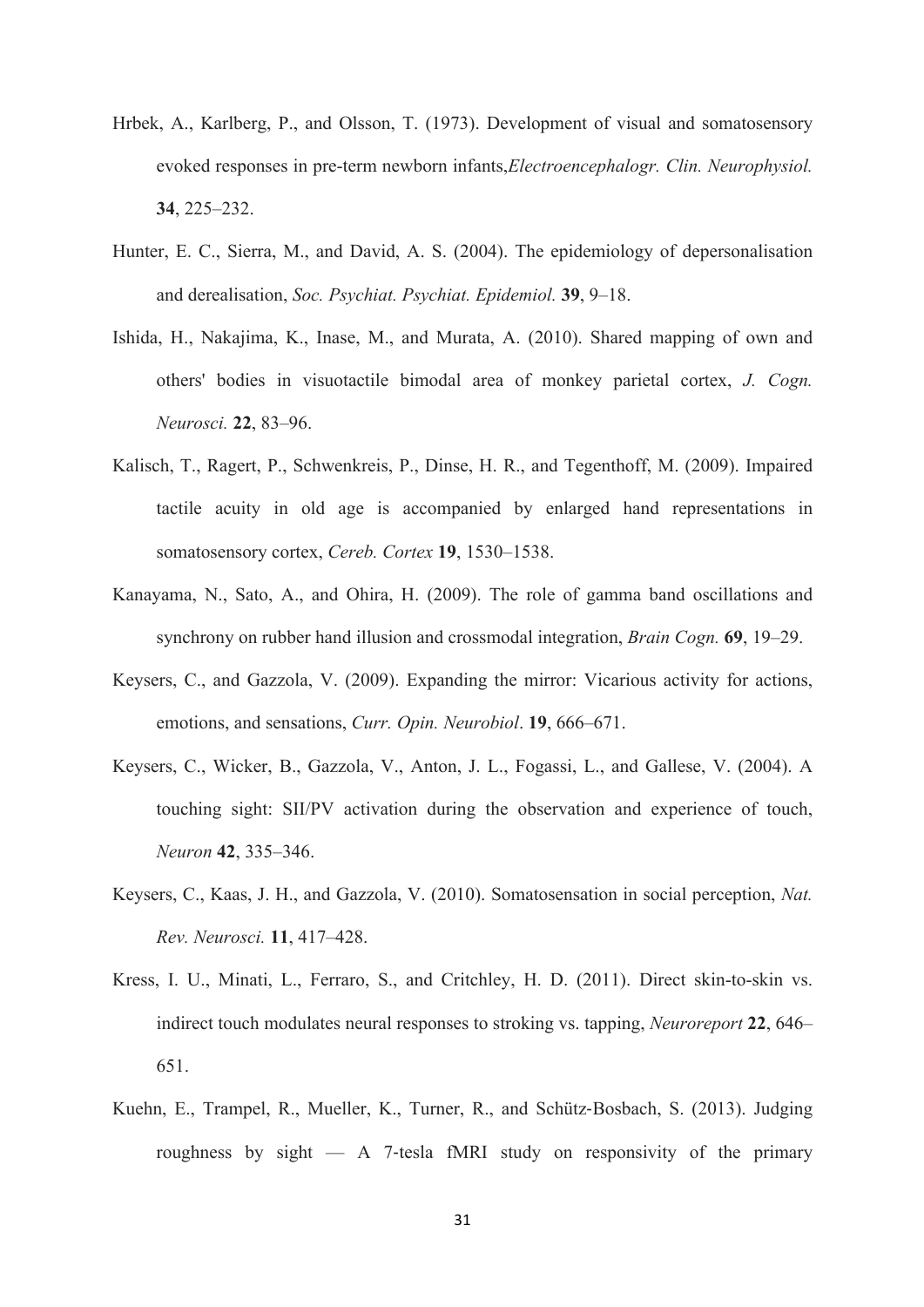somatosensory cortex during observed touch of self and others, *Hum. Brain Mapp.* **34**, 1882–1895.

- Kuehn, E., Mueller, K., Turner, R., and Schütz-Bosbach, S. (2014). The functional architecture of S1 during touch observation described with 7 T fMRI, *Brain Struct. Funct.* **219**, 119–140.
- Kuehn, E., Mueller, K., Lohmann, G., and Schuetz-Bosbach, S. (2016). Interoceptive awareness changes the posterior insula functional connectivity profile, *Brain Struct. Funct.* **221**, 1555–1571.
- Lamm, C., Decety, J., and Singer, T. (2011). Meta-analytic evidence for common and distinct neural networks associated with directly experienced pain and empathy for pain, *Neuroimage* **54**, 2492–2502.
- Lamm, C., Silani, G., and Singer, T. (2015). Distinct neural networks underlying empathy for pleasant and unpleasant touch, *Cortex* **70**, 79–89.
- Lamm, C., Bukowski, H., and Silani, G. (2016). From shared to distinct self–other representations in empathy: Evidence from neurotypical function and socio-cognitive disorders, *Phil. Trans. R. Soc. B* **371**(1686), 20150083. doi: 10.1098/rstb.2015.0083
- Lane, R.D., Sechrest L., and Riedel, R. (1998). Sociodemographic correlates of alexithymia, *Compr. Psychiat. 39*, 377–385.
- Lankinen, K., Smeds, E., Tikka, P., Pihko, E., Hari, R., and Koskinen, M. (2016). Haptic contents of a movie dynamically engage the spectator's sensorimotor cortex, *Hum. Brain Mapp*. **37**, 4061-4068.
- Legrand, D. (2006). The bodily self: The sensori-motor roots of pre-reflective selfconsciousness, *Phenomenol. Cogn. Sci.* **5**, 89–118.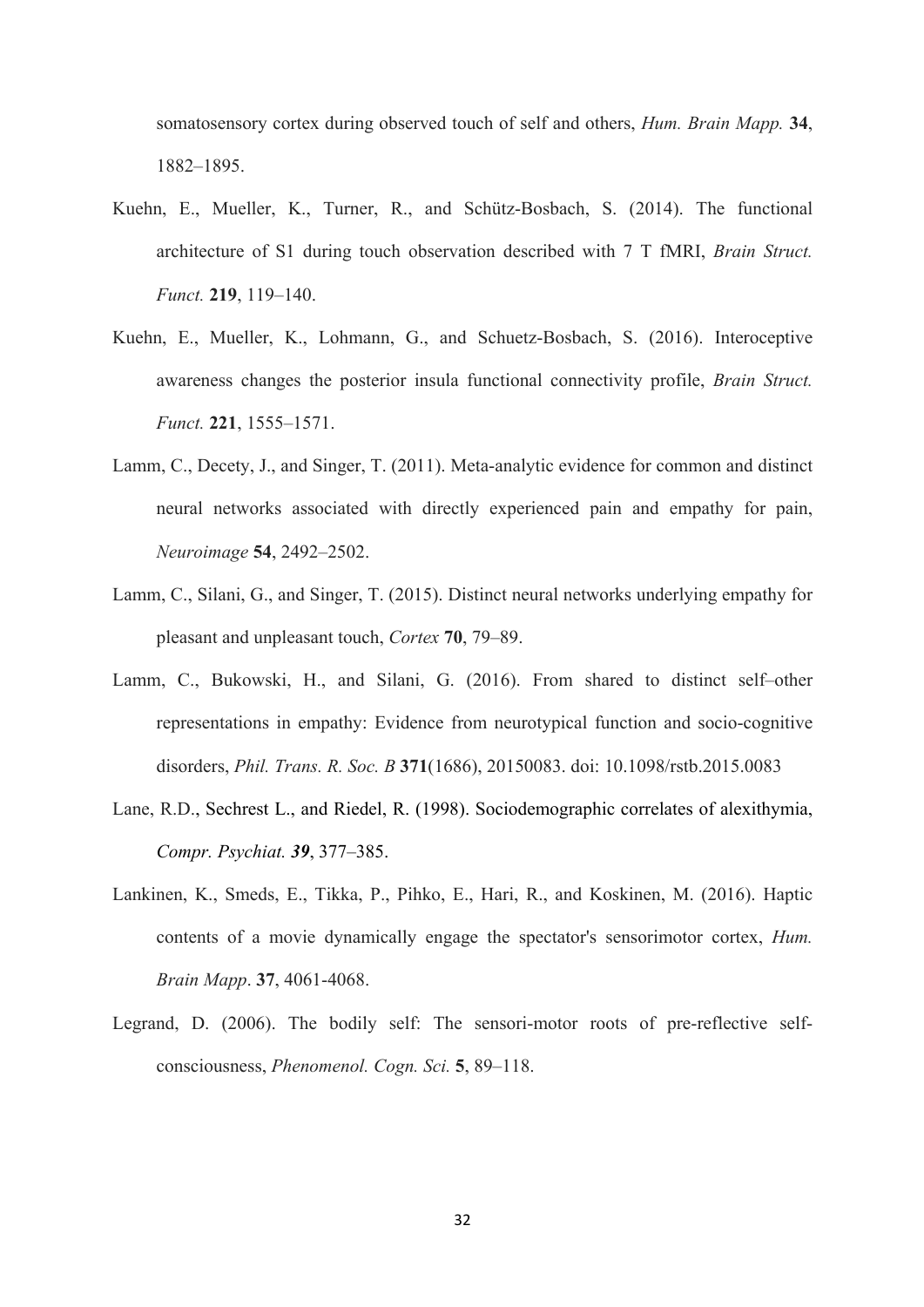- Light, K. C., Grewen, K. M., and Amico, J. A. (2005). More frequent partner hugs and higher oxytocin levels are linked to lower blood pressure and heart rate in premenopausal women, *Biol. Psychol*. **69**, 5–21.
- Lockwood, P. L. (2016). The anatomy of empathy: Vicarious experience and disorders of social cognition, *Behav. Brain Res.* **311**, 255–266.
- Mahayana, I. T., Banissy, M. J., Chen, C. Y., Walsh, V., Juan, C. H., and Muggleton, N. G. (2014). Motor empathy is a consequence of misattribution of sensory information in observers, *Front. Hum. Neurosci.* **8**, 47. doi: 10.3389/fnhum.2014.00047
- Maister, L., Banissy, M. J., and Tsakiris, M. (2013). Mirror-touch synaesthesia changes representations of self-identity, *Neuropsychologia* **51**, 802–808.
- Marshall, P. J., and Meltzoff, A. N. (2014). Neural mirroring mechanisms and imitation in human infants. *Phil. Trans. R. Soc. B*, *369*(1644), 20130620.
- Marshall, P. J., Saby, J. N., and Meltzoff, A. N. (2013). Imitation and the developing social brain: Infants somatotopic EEG patterns for acts of self and other, *Int. J. Psychol. Res. (Medellin)* **6**, 22–29.
- Martinez-Jauand, M., Gonzalez-Roldan, A. M., Munoz, M. A., Sitges, C., Cifre, I., and Montoya, P. (2012). Somatosensory activity modulation during observation of other's pain and touch, *Brain Res.* **1467**, 48–55.
- Mattila, A. K., Salminen, J. K., Nummi, T., and Joukamaa, M. (2006). Age is strongly associated with alexithymia in the general population, *J. Psychosom. Res*. **61**, 629–635.
- Mehling, W. E., Price, C., Daubenmier, J. J., Acree, M., Bartmess, E., and Stewart, A. (2012). The multidimensional assessment of interoceptive awareness (MAIA), *PLoS One*, **7**, e48230. doi: 10.1371/journal.pone.0048230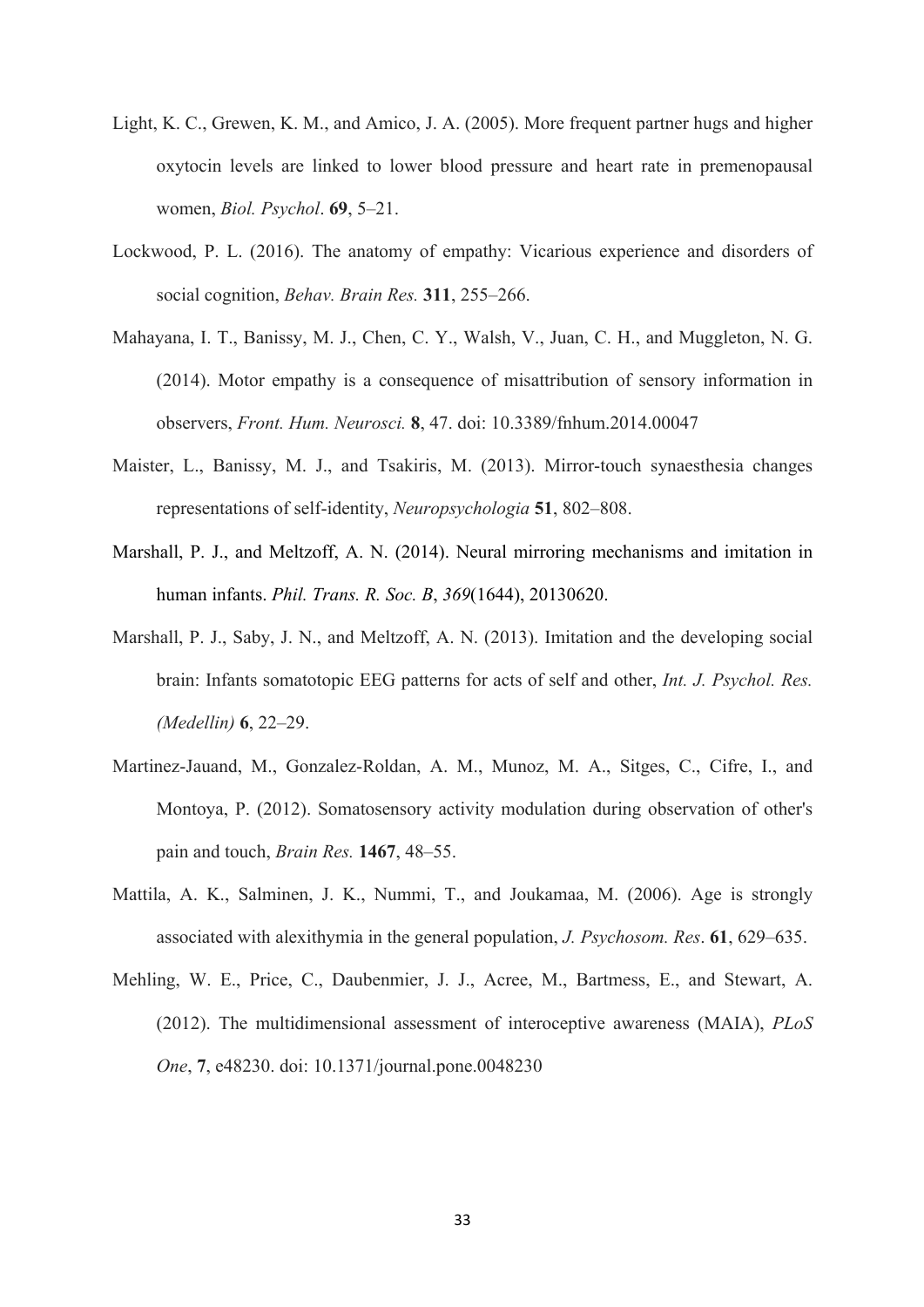- Meyer, K., Kaplan, J. T., Essex, R., Damasio, H., and Damasio, A. (2011). Seeing touch is correlated with content-specific activity in primary somatosensory cortex, *Cereb. Cortex* **21**, 2113–2121. doi: 10.1093/cercor/bhq289.
- Molenberghs, P., Cunnington, R., and Mattingley, J. B. (2012). Brain regions with mirror properties: a meta-analysis of 125 human fMRI studies, *Neurosci. Biobehav. Rev.* **36**, 341–349.
- Molnar-Szakacs, I., and Uddin, L. Q. (2013). Self-processing and the default mode network: interactions with the mirror neuron system, *Front. Hum. Neurosci.* **7**, 571. doi: 10.3389/fnhum.2013.00571
- Mooradian, T. A., Davis, M., & Matzler, K. (2011). Dispositional empathy and the hierarchical structure of personality. *The American journal of psychology*, *124*(1), 99- 109.
- Mussap, A. J., and Salton, N. (2006). A 'rubber-hand'illusion reveals a relationship between perceptual body image and unhealthy body change, *J. Health Psychol*. **11**, 627–639
- Nummenmaa, L., Smirnov, D., Lahnakoski, J. M., Glerean, E., Jääskeläinen, I. P., Sams, M., and Hari, R. (2014). Mental action simulation synchronizes action–observation circuits across individuals, *J. Neurosci.* **34**, 748–757.
- Otsuru, N., Hashizume, A., Nakamura, D., Endo, Y., Inui, K., Kakigi, R., and Yuge, L. (2014). Sensory incongruence leading to hand disownership modulates somatosensory cortical processing, *Cortex* **58**, 1–8.
- Paradiso, S., Vaidya, J. G., McCormick, L. M., Jones, A., and Robinson, R. G. (2008). Aging and alexithymia: association with reduced right rostral cingulate volume, *Am. J. Ger. Psychiat.* **16**, 760–769.
- Pascual-Leone, A., and Torres, F. (1993). Plasticity of the sensorimotor cortex representation of the reading finger in Braille readers *Brain* **116**, 39–52.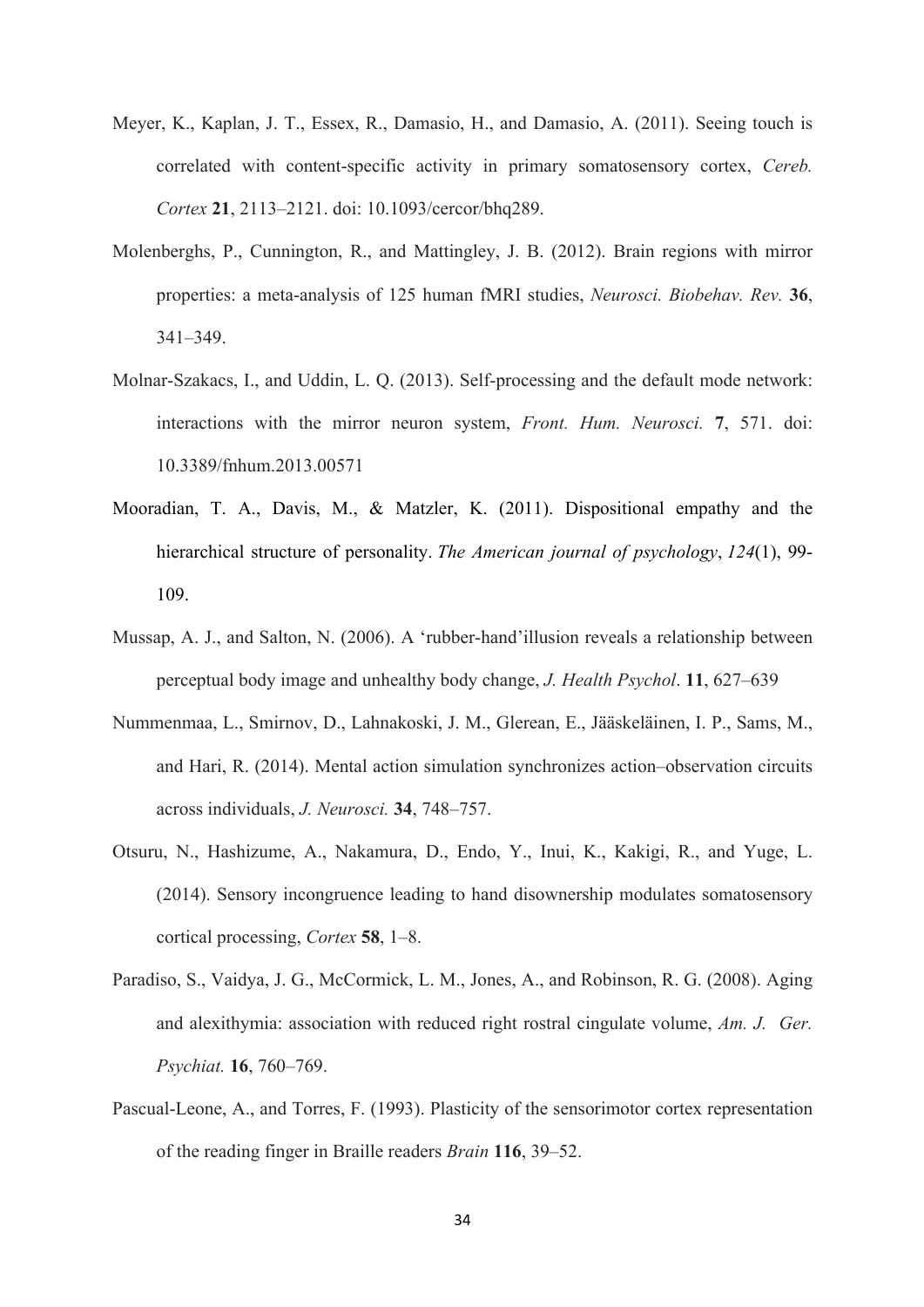- Pihko, E., Nangini, C., Jousmäki, V., and Hari, R. (2010). Observing touch activates human primary somatosensory cortex, *Eur. J. Neurosci.* **31**, 1836–1843.
- Pineda, J. A. (2005). The functional significance of mu rhythms: translating "seeing" and "hearing" into "doing", *Brain Res. Rev*. **50**, 57–68.
- Ragert, P., Schmidt, A., Altenmüller, E., and Dinse, H. R. (2004). Superior tactile performance and learning in professional pianists: evidence for meta-plasticity in musicians, *Eur. J. Neurosci.* **19**, 473–478.
- Remijn, G. B., Kikuchi, M., Shitamichi, K., Ueno, S., Yoshimura, Y., Nagao, K., Tsubokawa, T., Kojima. H., Higashida, H., and Minabe, Y. (2014). Somatosensory evoked field in response to visuotactile stimulation in 3-to 4-year-old children, *Front. Hum. Neurosci.*  **8**, 170. doi: 10.3389/fnhum.2014.00170.
- Rigato, S., Ali, J. B., van Velzen, J., and Bremner, A. J. (2014). The neural basis of somatosensory remapping develops in human infancy, *Curr. Biol.* **24**, 1222–1226.
- Rizzolatti, G. and Craighero, L. (2004). The mirror-neuron system, *Annu. Rev. Neurosci*. **27**, 169–192.
- Rochat, P., and Striano, T. (2000). Perceived self in infancy, *Infant Behav. Dev.* **23**, 513–530.
- Rossetti, A., Miniussi, C., Maravita, A., and Bolognini, N. (2012). Visual perception of bodily interactions in the primary somatosensory cortex, *Eur. J. Neurosci.* **36**, 2317– 2323.
- Ruby, P., and Decety, J. (2001). Effect of subjective perspective taking during simulation of action: a PET investigation of agency, *Nat. Neurosci*. **4**, 546–550.
- Ruffman, T., Henry, J. D., Livingstone, V., and Phillips, L. H. (2008). A meta-analytic review of emotion recognition and aging: Implications for neuropsychological models of aging, *Neurosci. Biobehav. Rev.* **32**, 863–881.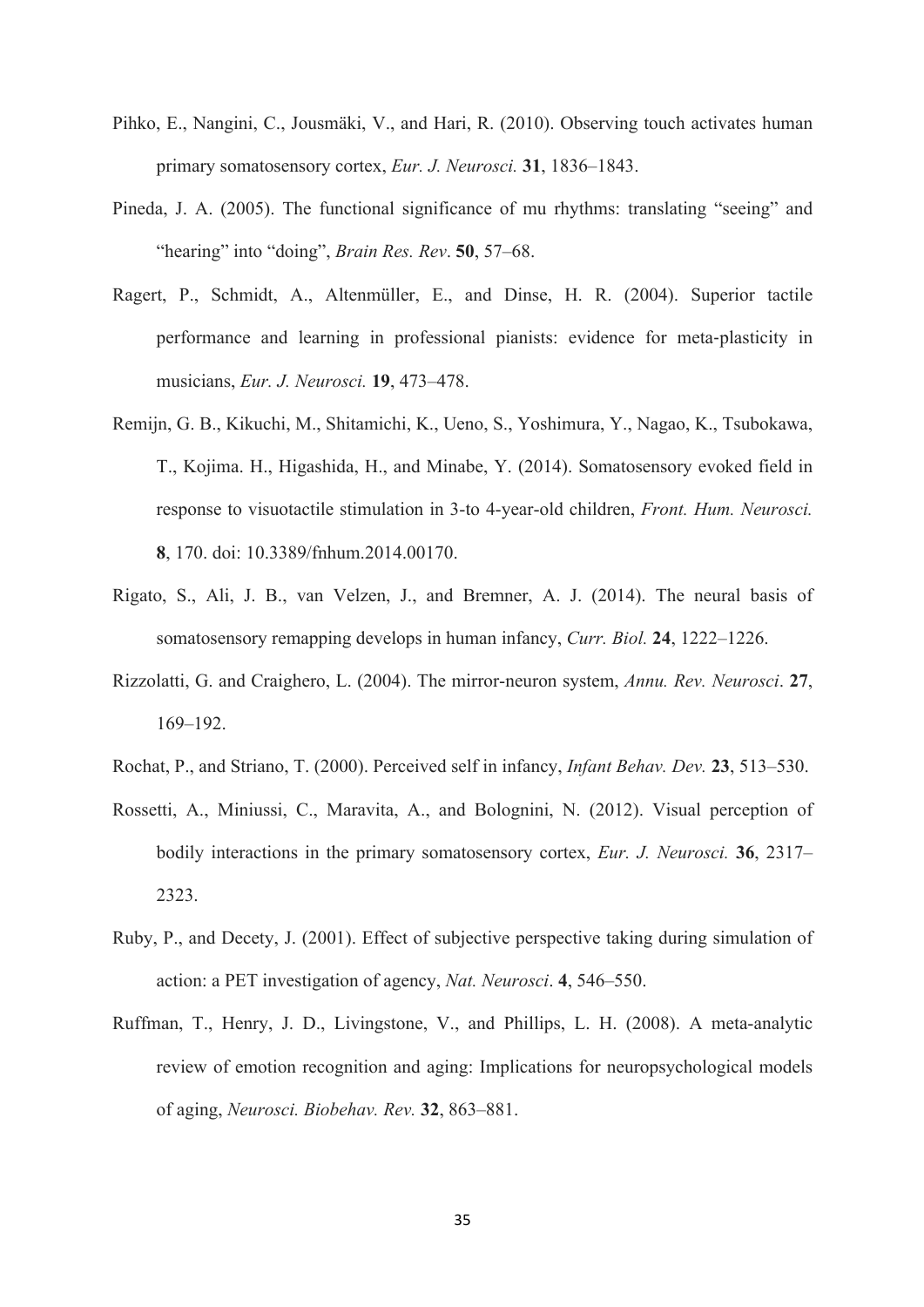- Rutherford, M. D. (2004). The effect of social role on theory of mind reasoning. *British Journal of Psychology*, *95*(1), 91-103.
- Saby, J. N., Meltzoff, A. N., and Marshall, P. J. (2013). Infants' somatotopic neural responses to seeing human actions: I've got you under my skin, *PLoS One* **8**, e77905. doi: 10.1371/journal.pone.0077905
- Saby, J. N., Meltzoff, A. N., and Marshall, P. J. (2015). Neural body maps in human infants: Somatotopic responses to tactile stimulation in 7-month-olds, *Neuroimage* **118**, 74–78.
- Santiesteban, I., Banissy, M.J., Catmur, C. and Bird, G. (2012). Enhancing social ability by stimulating right temporoparietal junction, *Curr. Biol.* **22**, 2274–2277.
- Santiesteban, I., Bird, G., Tew, O., Cioffi, M.C. and Banissy, M.J. (2015a). Mirror-touch synaesthesia: Difficulties inhibiting the other, *Cortex* **71**, 116–121.
- Santiesteban, I., Shah, P., White, S., Bird, G., and Heyes, C. (2015b). Mentalizing or submentalizing in a communication task? Evidence from autism and a camera control, *Psychon. Bull. Rev.* **22**, 844–849.
- Schaefer, M., Flor, H., Heinze, H. J., and Rotte, M. (2006). Dynamic modulation of the primary somatosensory cortex during seeing and feeling a touched hand, *Neuroimage* **29**, 587–592.
- Schaefer, M., Xu, B., Flor, H., and Cohen, L. G. (2009). Effects of different viewing perspectives on somatosensory activations during observation of touch, *Hum. Brain Mapp.* **30**, 2722–2730.
- Schaefer, M., Heinze, H. J., and Rotte, M. (2012). Embodied empathy for tactile events: interindividual differences and vicarious somatosensory responses during touch observation, *Neuroimage* **60**, 952–957.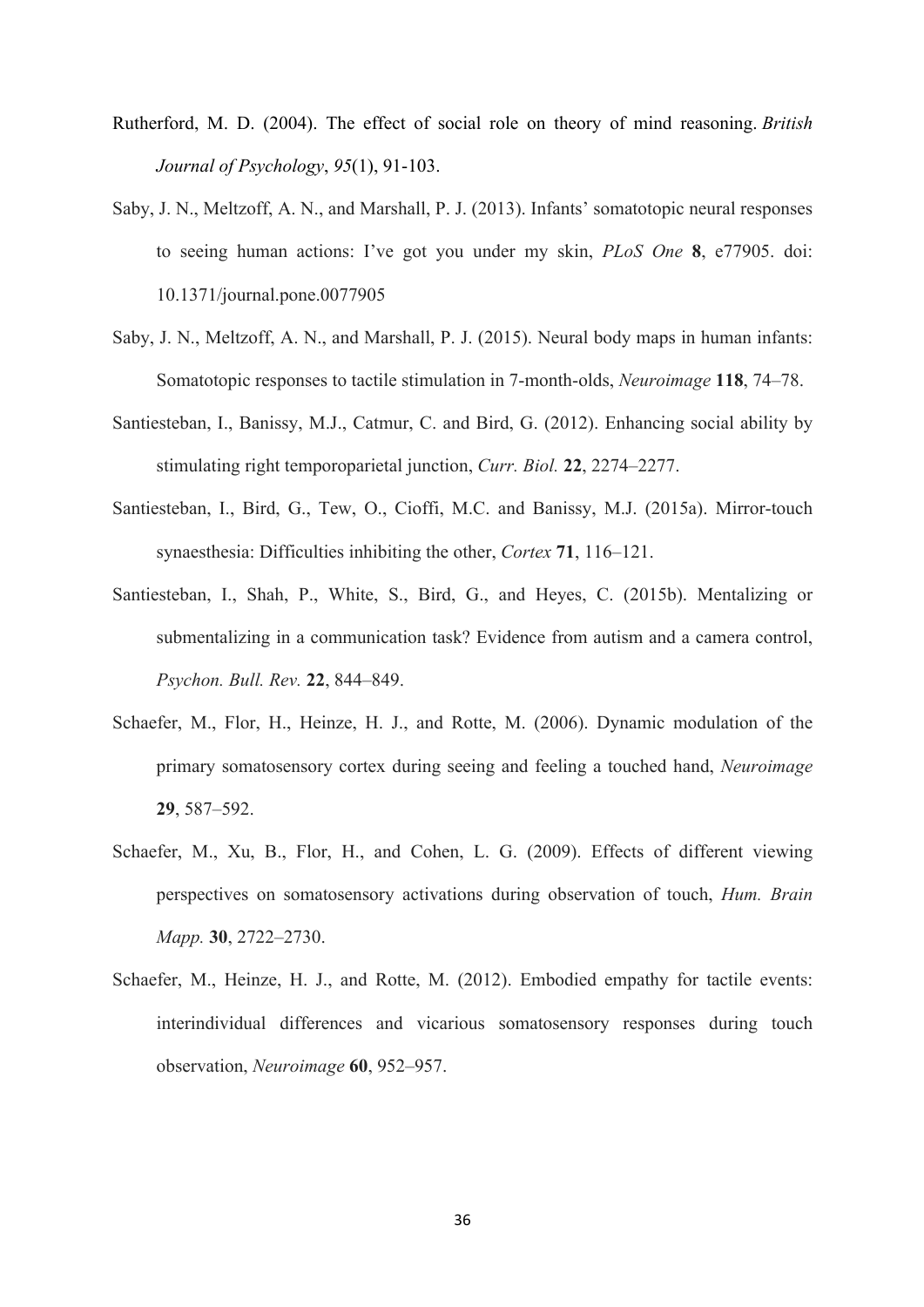- Schaefer, M., Rotte, M., Heinze, H. J., and Denke, C. (2013). Mirror-like brain responses to observed touch and personality dimensions, *Front. Hum. Neurosci*. **7**, 227. doi: 10.3389/fnhum.2013.00227
- Schubert, R., Ritter, P., Wustenberg, T., Preuschhof, C., Curio, G., Sommer, W., *et al.*  (2008). Spatial attention related SEP amplitude modulations covary with BOLD signal in S1 — A simultaneous EEG–fMRI study, *Cereb. Cortex* **18**, 2686–2700.
- Serino, A., Pizzoferrato, F., and Làdavas, E. (2008). Viewing a face especially one's own face being touched enhances tactile perception on the face, *Psychol. Sci.* **19**, 434–438.
- Serino, A., Giovagnoli, G., and Làdavas, E. (2009). I feel what you feel if you are similar to me, *Plos One, 4(3)*, e4930. doi: 10.1371/journal.pone.0004930
- Sierra, M., Lopera, F., Lambert, M. V., Phillips, M. L., and David, A. S. (2002). Separating depersonalisation and derealisation: the relevance of the "lesion method", *J. Neurol. Neurosurg. Psychiat.* **72**, 530–532.
- Simeon, D. (2004). Depersonalisation disorder: A contemporary overview, *CNS Drugs* **18**, 343–354.
- Simeon, D., Giesbrecht, T., Knutelska, M., Smith, R. J., and Smith, L. M. (2009). Alexithymia, absorption, and cognitive failures in depersonalization disorder: A comparison to posttraumatic stress disorder and healthy volunteers, *J. Nerv. Ment. Dis.* **197**, 492–498.
- Singer, T., Seymour, B., O'Doherty, J., Kaube, H., Dolan, R.J., and Frith, C.D. (2004). Empathy for pain involves the affective but not sensory components of pain, *Science*  **303**, 1157–1162.
- Spengler, F., Godde, B., and Dinse, H. R. (1995). Effects of ageing on topographic organization of somatosensory cortex, *Neuroreport* **6**, 469–473.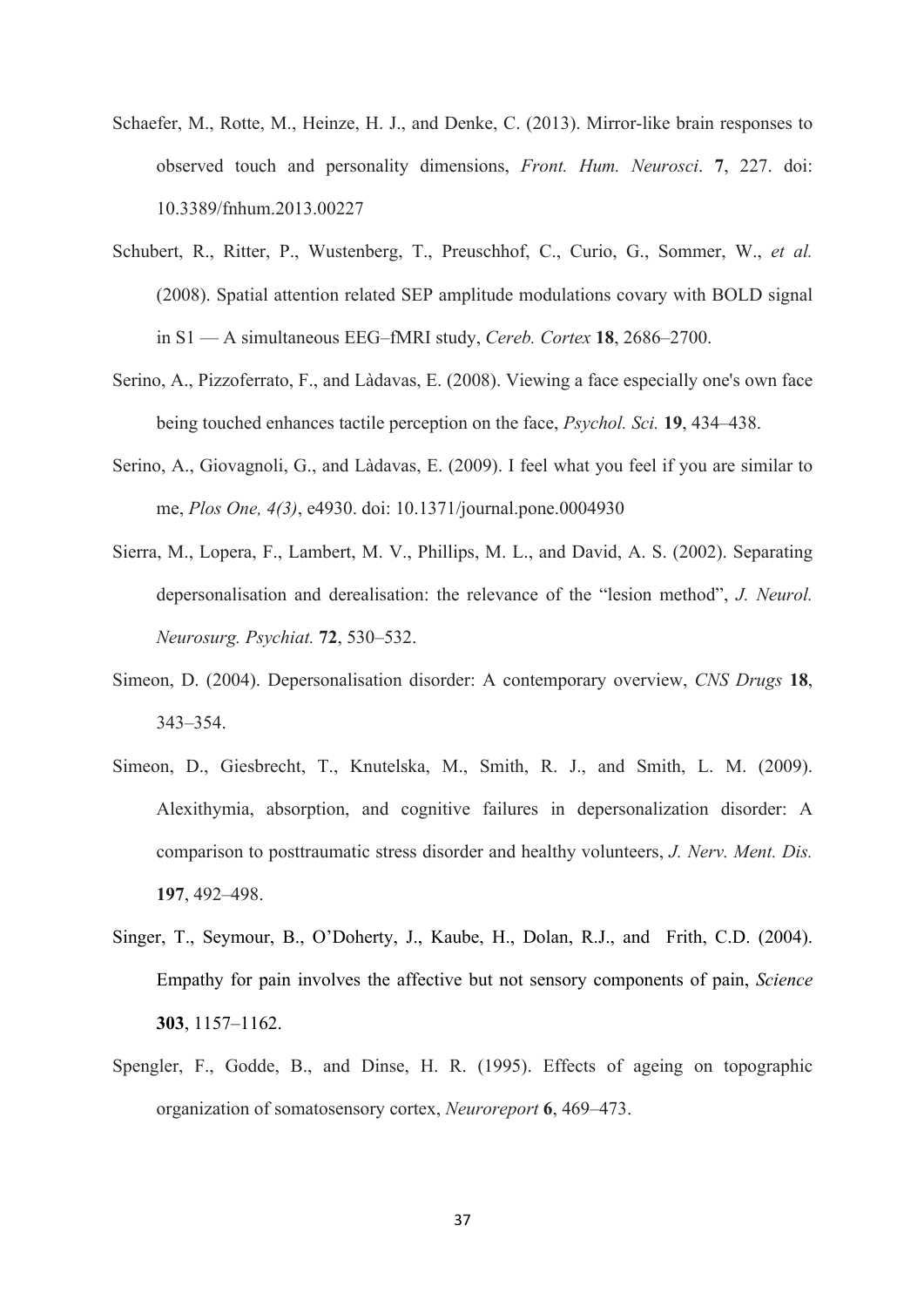- Streltsova, A., and McCleery, J. P. (2014). Neural time-course of the observation of human and non-human object touch, *Soc. Cogn. Affect. Neurosci*. **9**, 333–341.
- Tamir, D. I., and Mitchell, J. P. (2010). Neural correlates of anchoring-and-adjustment during mentalizing, *Proc. Natl Acad. Sci.* **107**, 10827–10832.
- Taylor, M. J., Boor, R., and Ekert, P. G. (1996). Preterm maturation of the somatosensory evoked potential, *Electroencephalogr. Clin. Neurophysiol.* **100**, 448–452.
- Thakkar, K. N., Nichols, H. S., McIntosh, L. G., and Park, S. (2011). Disturbances in body ownership in schizophrenia: Evidence from the rubber hand illusion and case study of a spontaneous out-of-body experience, *PloS One* **6**, e27089. doi: 10.1371/journal.pone.0027089
- Tsakiris, M. (2008). Looking for myself: current multisensory input alters self-face recognition, *PloS One* **3**, e4040. doi: 10.1371/journal.pone.0004040
- Tsakiris, M., Tajadura-Jiménez, A., and Costantini, M. (2011). Just a heartbeat away from one's body: Interoceptive sensitivity predicts malleability of body-representations. *Proc. R. Soc. Lond. B Biol. Sci.* **278(**1717), 2470–2476.
- Vandenbroucke, S., Crombez, G., Loeys, T., and Goubert, L. (2015). Vicarious experiences and detection accuracy while observing pain and touch: The effect of perspective taking, *Atten. Percept. Psychophys.* **77**, 1781–1793.
- Ward, J., and Banissy, M. J. (2015). Explaining mirror-touch synaesthesia, *Cogn. Neurosci.* **6**, 118–147.
- White, R. C., and Davies, A. M. A. (2012). Specular vision-touch synaesthesia: Two reference frames, *Perception* **41**, 871–874.
- Wood, R., Gallese, V., and Cattaneo, L. (2010). Visuotactile empathy within the primary somatosensory cortex revealed by short-latency afferent inhibition, *Neuroscience Lett.* **473**, 28–31.